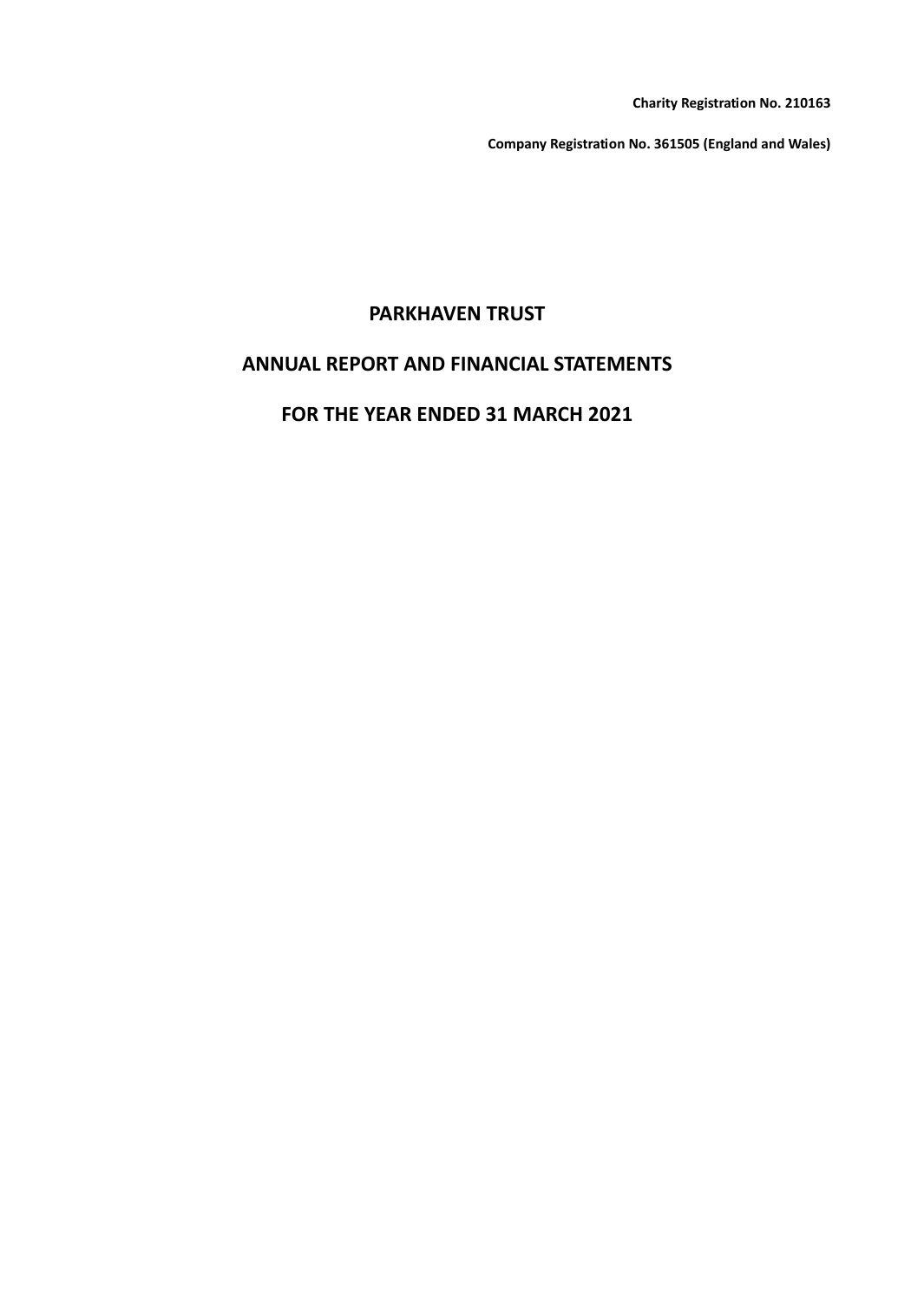### **LEGAL AND ADMINISTRATIVE INFORMATION**

| <b>Trustees</b>       | J Clark                   |                                |
|-----------------------|---------------------------|--------------------------------|
|                       | C J Flynn                 |                                |
|                       | E R Kitt                  |                                |
|                       | J Williams                |                                |
|                       | N Adshead                 | (Appointed 1 December<br>2020) |
|                       | M Copple                  | (Appointed 9 October 2020)     |
|                       | K Henderson               | (Appointed 1 December<br>2020) |
| Secretary             | K Randall                 |                                |
| <b>Charity number</b> | 210163                    |                                |
| <b>Company number</b> | 361505                    |                                |
| <b>Auditor</b>        | Mitchell Charlesworth LLP |                                |
|                       | 3rd Floor                 |                                |
|                       | 5 Temple Square           |                                |
|                       | <b>Temple Street</b>      |                                |
|                       | Liverpool                 |                                |
|                       | Merseyside                |                                |
|                       | <b>L2 5RH</b>             |                                |
| <b>Bankers</b>        | Lloyds Bank plc           |                                |
|                       | <b>Station House</b>      |                                |
|                       | Mercury Court             |                                |
|                       | <b>Tithebarn Street</b>   |                                |
|                       | Liverpool                 |                                |
|                       | Merseyside                |                                |
|                       | <b>L2 2QP</b>             |                                |
|                       |                           |                                |
| <b>Solicitors</b>     | DLA Piper UK LLP          |                                |
|                       | <b>Walker House</b>       |                                |
|                       | <b>Exchange Flags</b>     |                                |
|                       | Liverpool                 |                                |
|                       | Merseyside                |                                |
|                       | <b>L2 3YL</b>             |                                |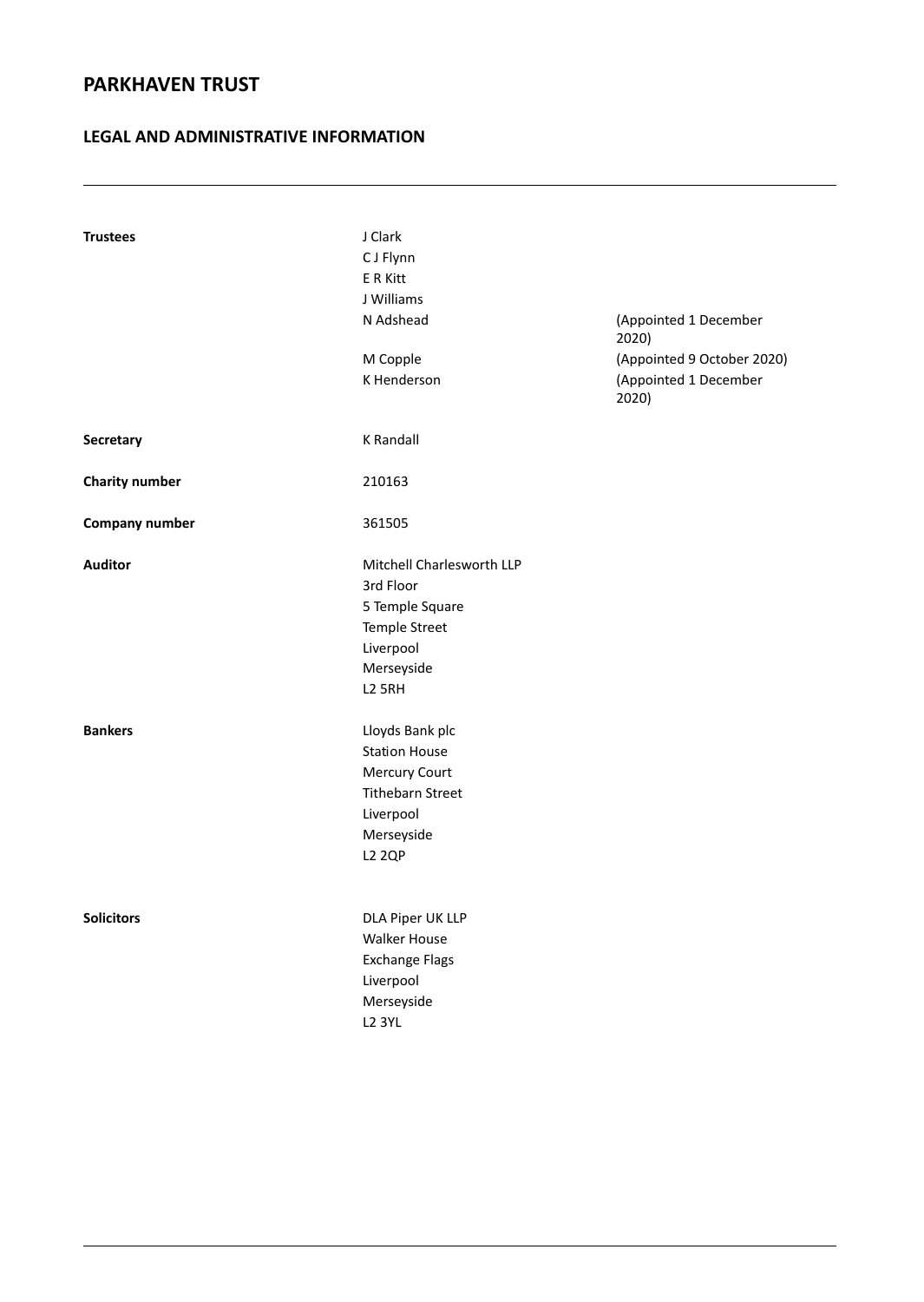### **CONTENTS**

|                                   | Page      |
|-----------------------------------|-----------|
| Trustees' report                  | $1 - 6$   |
| Independent auditor's report      | $7 - 10$  |
| Statement of financial activities | $11 - 12$ |
| <b>Balance sheet</b>              | 13        |
| Statement of cash flows           | 14        |
| Notes to the financial statements | $15 - 33$ |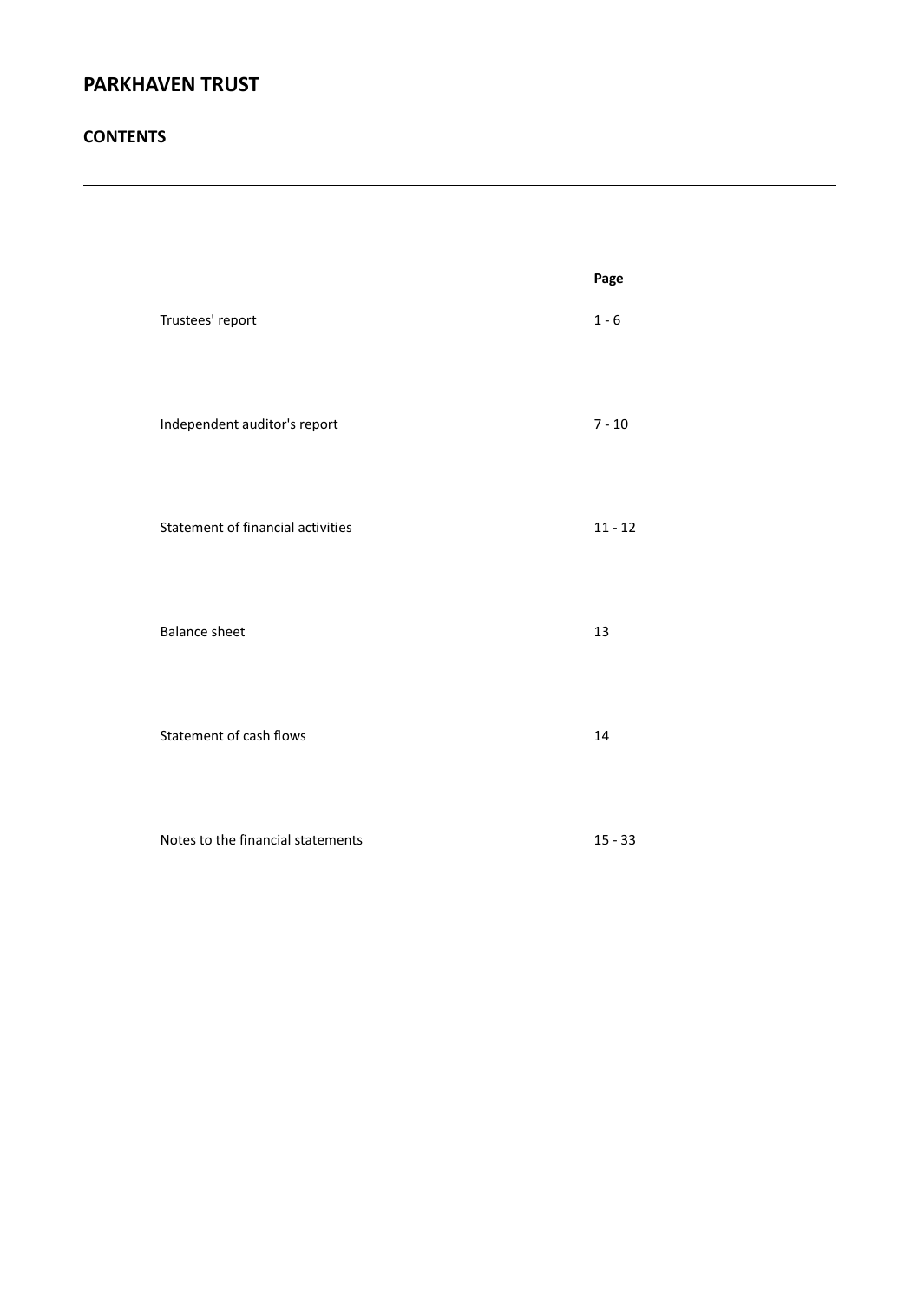### **TRUSTEES' REPORT (INCLUDING DIRECTORS' REPORT)**

### *FOR THE YEAR ENDED 31 MARCH 2021*

The trustees (who are also the directors for the purposes of company law) present their report and financial statements for the year ended 31 March 2021. The trustees have adopted the provision of the Statement of Recommended Practice (SORP) "Accounting and Reporting by Charities" (FRS102) in preparing the annual report and financial statements of the charity.

The financial statements have been prepared in accordance with the accounting policies set out in note 1 to the financial statements and comply with the charity's Articles of Association, the Companies Act 2006 and "Accounting and Reporting by Charities: Statement of Recommended Practice applicable to charities preparing their accounts in accordance with the Financial Reporting Standard applicable in the UK and Republic of Ireland (FRS 102) (effective 1 January 2019)".

#### **Objectives and activities**

The Trust strategic objectives are given below with progress made during 2020-21 highlighted in the report.

- Be a centre of excellence and leaders in dementia care services, from at home support to end of life care
- **• Operate with a surplus and be financially strong**
- **• Have an excellent reputation for diversity and innovation**
- **• Attract and retain the best staff**

Parkhaven Trust was established over a hundred years ago when it was called the Maghull Homes for the Epileptics. In 1997, it changed its name to Parkhaven Trust.

#### The charity's objects are:

To relieve the needs of older people and people with epilepsy, learning, physical and other disabilities by the provision of community homes, residential care, nursing home care and a range of day and domiciliary care. Also, to provide *training opportunities for staff service users and their carers.*

Parkhaven Trust's mission statement is "*to be a centre of excellence and leaders in dementia care".*

The services provided :

Residential care

- James Page Nursing Home provides nursing care for up to 36 older people. Demand fell during 2020-21 due to COVID-19
- The Beeches provides residential care for up to 30 people with dementia and provides EMI nursing care for up to 15 people with dementia. Demand fell for this service during the year due to COVID-19 but is beginning to improve. There is currently a waiting list of people who are in discussion with the service about a date to be admitted.

Support services

- The Willow Centre provides a day service for up to 30 older people with dementia. The Willow Centre reopened in September 2020 with a maximum number of 15 service users attending each day due to COVID-19 restrictions. Attendance averaged 45 places per week out of 75 places available.
- Parkhaven@home is a registered domiciliary service which enables the Trust to provide care in people's own homes. Demand for home care is increasing with 85 hours per week being delivered in quarter 1 2021-22. Domiciliary care is also provided for 9 people living at The White House and tenants living in Parkhaven Court, an extra care housing scheme. Parkhaven Court was awarded a two year contract by Sefton with the potential for a further year. Discussions are ongoing with the Extra Care strategic lead at Sefton regarding potential development of a further service.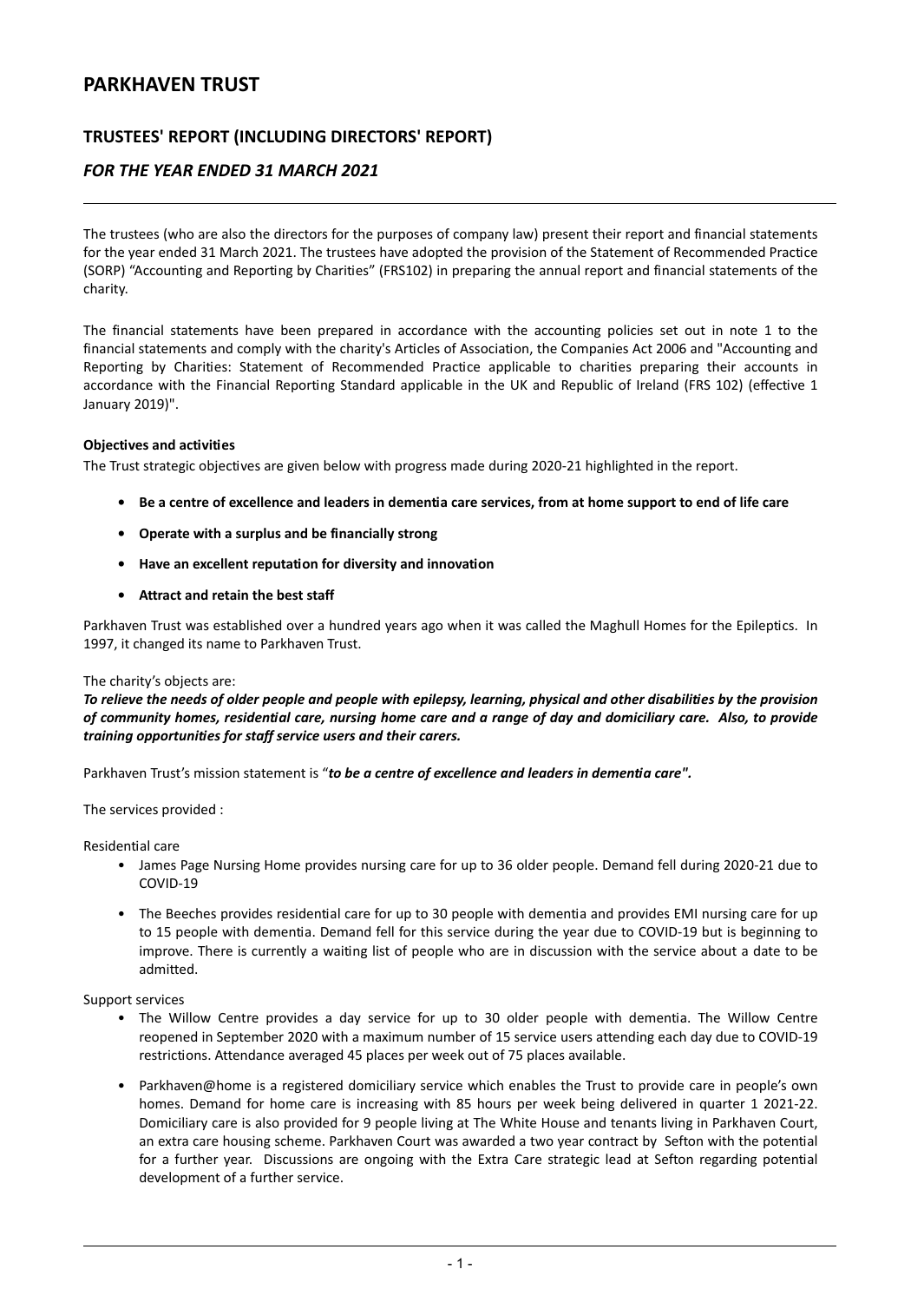### **TRUSTEES' REPORT (INCLUDING DIRECTORS' REPORT) (CONTINUED)**

### *FOR THE YEAR ENDED 31 MARCH 2021*

#### **Public benefit statement**

The Trust is a provider of care for people in need. These services offer an excellent environment, standard and flexibility of care and are open to everyone either directly or through Social Services. The trustees have paid due regard to guidance issued by the Charity Commission in deciding what activities the charity should undertake.

#### **Achievements and performance**

2020/21 has been a challenging time for everyone associated with Parkhaven Trust, our service users and their families, our staff and their families, our commissioners and our suppliers. Every aspect of what we do has been impacted in some way by the pandemic. Trustees are immensely proud of the way that staff adapted to a new "normal", in how they care for service users and each other in very challenging times and for the support they have given to families. The Trust continues to follow government guidance to ensure all of our service users and staff remain safe during this time.

The focus for the Trust continues to be on the improvement and development of existing services and support systems. Our estate was upgraded, including internal and external decorations and improvements where it was safe to do so.

During the year the Trust became a member of the NCF Digital Hubble programme and was asked to host visits to the Beeches to share our experience of introducing digital solutions to improve care. Given the pandemic this was delivered via webinars. The weekly Digital Hubble sessions ran from September through to November and included attendees from many care providers and commissioners, CQC and NHS Digital. Involvement in the Hubble project, our presentation at the virtual Care Show and at a meeting of the CQC Intelligence and Digital directorate has raised the profile of the Trust significantly.

Continuing with our strategy to use digital solutions to provide better care the Trust implemented electronic care planning at James Page following the successful implementation at The Beeches and Parkhaven Court. The Family Gateway is being trialled at Parkhaven Court, which will allow next of kin to access some areas of the care record. If successful, access will be given to next of kin in all services using electronic care planning.

The Trust continues to engage an outside company to carry out the role of advisors to the Trust in their approach to Health and Safety. The company carries out a review of policy, risk assessments for fire, premises and grounds, kitchen audits, delivered fire safety training programmes and advised on incident reporting issues.

The Quality Strategy continued to improve quality across the Trust. Infection control was emphasised in response to the pandemic and CQC fundamental standards were used to ensure that services were compliant despite the lack of formal CQC inspections. The Trust continued to be a member of the National Care Forum, which has been invaluable during 2020-21 with timely access to support and guidance on a number of issues.

Our internal audit processes were not as robust as we had planned for due to operational issues managing the pandemic. This is being addressed in the 2021-22 Business Plan. Trustee support calls to services took place in quarter 4 and service user/family feedback was gathered during the year to assess how the Trust was performing.

A staff survey was undertaken and once more produced very positive results with the majority of staff agreeing that Parkhaven is a good place to work.

Most services are rated as "Good" by CQC with the exception of the Beeches which is awaiting a first full inspection.

The workforce development plan enabled the Trust to meet its strategic objectives and support the workforce to provide the highest standards of care to service users. A full review of the HR service was undertaken and issues addressed to ensure that the service continues to deliver. Parkhaven Trust Catering team was announced as National Care Home's Catering Team of the Year and the Community Services Manager won the Best use of technology award in the Randar Healthcare Software awards.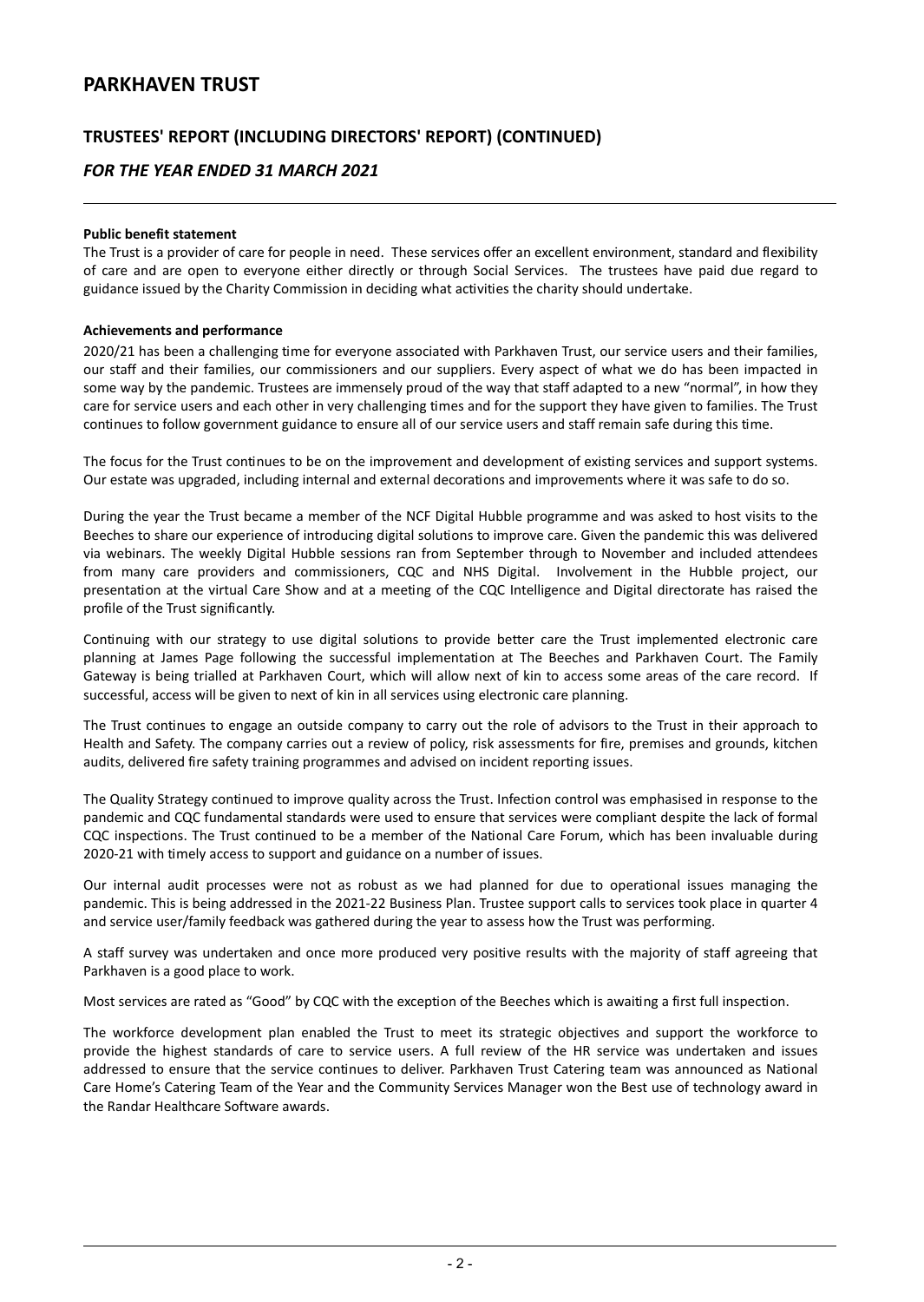### **TRUSTEES' REPORT (INCLUDING DIRECTORS' REPORT) (CONTINUED)**

### *FOR THE YEAR ENDED 31 MARCH 2021*

The Trust endeavours to be excellent in all that it does and was once again awarded the Investors in People Gold standard in 2020. This is external recognition of the Trust's commitment to the development, investment and involvement of its staff. The excellence of the services is only possible because of the excellence of its staff. The Trust also maintains the Workplace Wellbeing Award which was awarded in March 2016 in recognition of the Trust's commitment to staff wellbeing. There has been an increased interest in working for Parkhaven Trust and staff turnover reduced to 24.5% during 2020-21 which is below the industry norm of 27.9%.

#### **Financial review**

The Trust has been supported by generous gifts and legacies, for which the Trust is most grateful with £5,166 received in donations and fundraising during the year. In addition the Trust received a grant of £58,500 from The Big Lottery fund which supported the provision of care at the Willow Day Centre during the pandemic and secured a bank loan to support financial pressures during 20/21. Additional income from commissioners was also received to support additional COVID-19 costs.

2020/21 has been a very difficult year financially for the Trust. Once again, a small uplift of fees was awarded by the Local Authorities for residential care placements and by the CCG for the funded nursing care rate. The Trust has seen an increase in financial pressures from the increase in usage and costs of PPE and the increased Infection Control measures. This includes adapting our Information Technology to allow service users and their families to remain in contact throughout the pandemic as well as the Trust keeping in regular contact with clinicians, commissioners, Public Health and other outside agencies. The Trust remains clear that full cost recovery must be achieved for all services, and it is working very hard towards this. Where services do not balance income with expenditure, plans have been put in place to address the situation. The Trust aims to minimise its management overheads as far as possible with overheads representing 11% of fee income at the year-end. Each department across the Trust is set a budget for the year. The actual results are discussed with the department heads on a monthly basis which promotes a sense of ownership for the managers and a focus on cost savings (where required) and value for money. The 2021-22 budget has been drafted to include 3% surplus in line with Trust strategy.

#### **Reserves policy**

The free reserves of Parkhaven Trust should be sufficient to cover any anticipated running costs for 3 months in order to ensure continuity of service should the Trust experience difficulties with income streams. This is reviewed annually and considered in conjunction with the risk register.

#### **Investment policy**

The investment policy of Parkhaven Trust aims to minimise risk and maintain liquidity. Funds are diversified across banking institutions on short to medium term deposits, which can be easily accessed in line with the Trust's Reserves policy. Interest rates are reviewed to ensure the most competitive rates are sourced. Trustees are briefed on the status of investment values and interest rates on a quarterly basis or more frequently if significant changes arise.

#### **Risk policy**

At all times the charity is aware of the need to minimise the risk that it faces. Risks and the risk register are reviewed quarterly by the Trust Board. This is then used to inform the work and priorities of the Trust for the coming months.

#### **Summary**

The primary aim of the Trust is to ensure that service users receive high quality services that they want and need, in a safe and excellent environment. The Trust is determined to build on the history and sustainability that it has demonstrated for more than a century. Those that set up the charity showed foresight and generosity in establishing the Trust. It now serves different but no less important functions in affording domiciliary, day and residential care for older people, people with dementia and people with learning disabilities. The Trustees are keen that the Trust continues to demonstrate a real commitment to providing excellent and innovative services that meet the needs of those that require services now and in the future.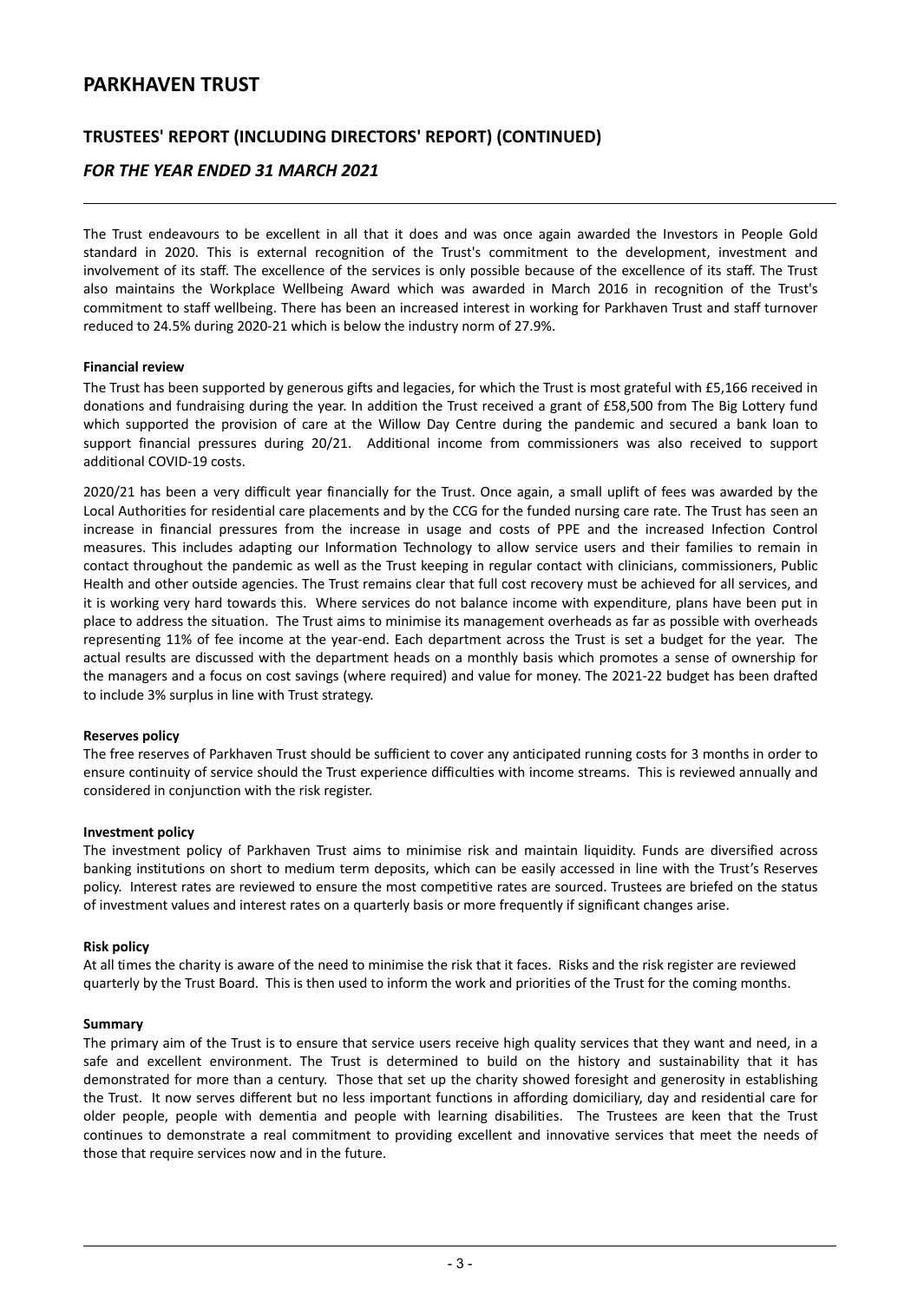# **TRUSTEES' REPORT (INCLUDING DIRECTORS' REPORT) (CONTINUED)**

### *FOR THE YEAR ENDED 31 MARCH 2021*

#### **Structure, governance and management**

The charity is a company limited by guarantee, incorporated on 29th May 1940 and is therefore governed by a Memorandum and Articles of Association which have been subject to revision and were formally adopted in September 2008.

#### **Trustees**

J Clark

The trustees, who are also the directors for the purpose of company law, and who served during the year and up to the date of signature of the financial statements were:

| C J Flynn   |                             |
|-------------|-----------------------------|
| A S Keith   | (Resigned 18 November 2020) |
| E R Kitt    |                             |
| R McDonnell | (Resigned 18 November 2020) |
| J S Parry   | (Resigned 26 February 2021) |
| J Williams  |                             |
| N Adshead   | (Appointed 1 December 2020) |
| M Copple    | (Appointed 9 October 2020)  |
| K Henderson | (Appointed 1 December 2020) |
|             |                             |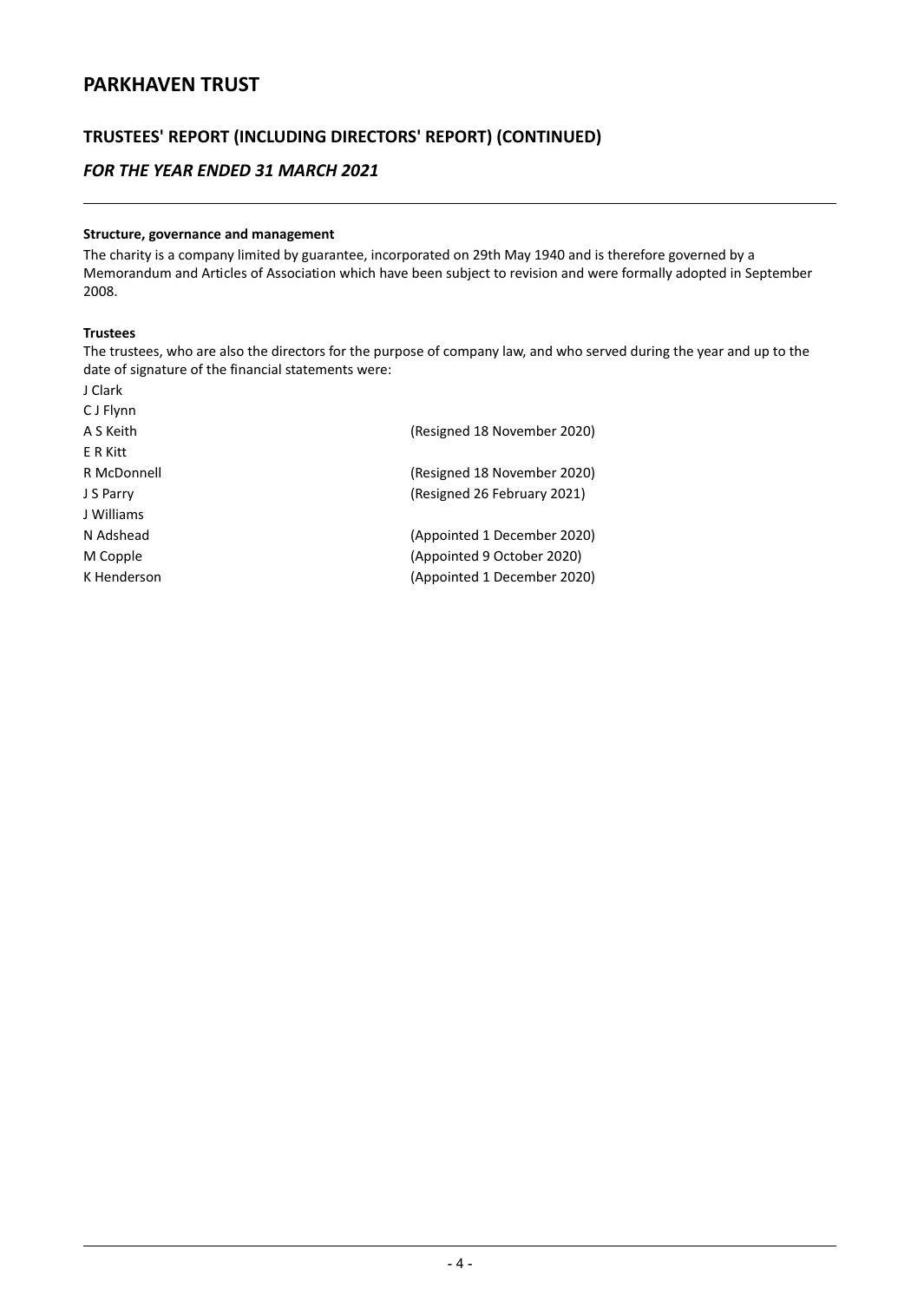### **TRUSTEES' REPORT (INCLUDING DIRECTORS' REPORT) (CONTINUED)**

### *FOR THE YEAR ENDED 31 MARCH 2021*

#### **Trustee appointment, induction and training**

Trustees are appointed for a fixed tenure with the possibility of renewal. Trustees are appointed following an open recruitment process which comprises advertising in the local press, online and interviews. The Trust is keen to ensure it has an appropriate skill mix to reflect the needs and focus of the Trust.

All new Trustees receive a comprehensive induction pack and programme. The induction programme includes a meeting with the CEO and visits to all the Trusts' services. All Trustees have an enhanced DBS check and an annual review with the Chair of the Trust.

The Trust Audit Schedule requires a Trustee to visit every service within the Trust twice per year. Reports on the visits are then completed and forwarded to the Trust Administrator who circulates them to the CEO and relevant managers.

#### **Organisation**

A Board of Trustees administers the charity. The Board of Trustees met virtually four times during the twelve month period April 2020 to March 2021. The purpose of the Board is to ensure a clear strategic direction and to hold the organisation to account. The agendas of the meetings reflect these objectives. In addition three sub-committees meet on a regular basis, these include:

- The Finance and Investment Committee which is responsible for reviewing the financial results and position of the Trust including reviewing and monitoring investment strategy and performance. This Committee met twice during the year.
- The Remuneration Committee sets the pay and conditions of the Chief Executive and Senior Management Team. This Committee met once during the year.
- The Development Committee, which is responsible for agreeing the development strategy of the Trust., did not meet during the year.

#### **The Senior Management Team**

Day to day management of the Trust is delegated to the senior managers. The senior management team for 2020/21 was:

Mrs K Crowe Mrs M O'Reilly Mr M Worden (resigned August 2020) Mrs K Randall Mr J McGee Ms S Butterworth (appointed January 2020) Ms K Whitemoss Ms R Incledon

The remuneration for each post is considered on the basis of the responsibilities of the post, the market rate for similar positions and experience of the post holder.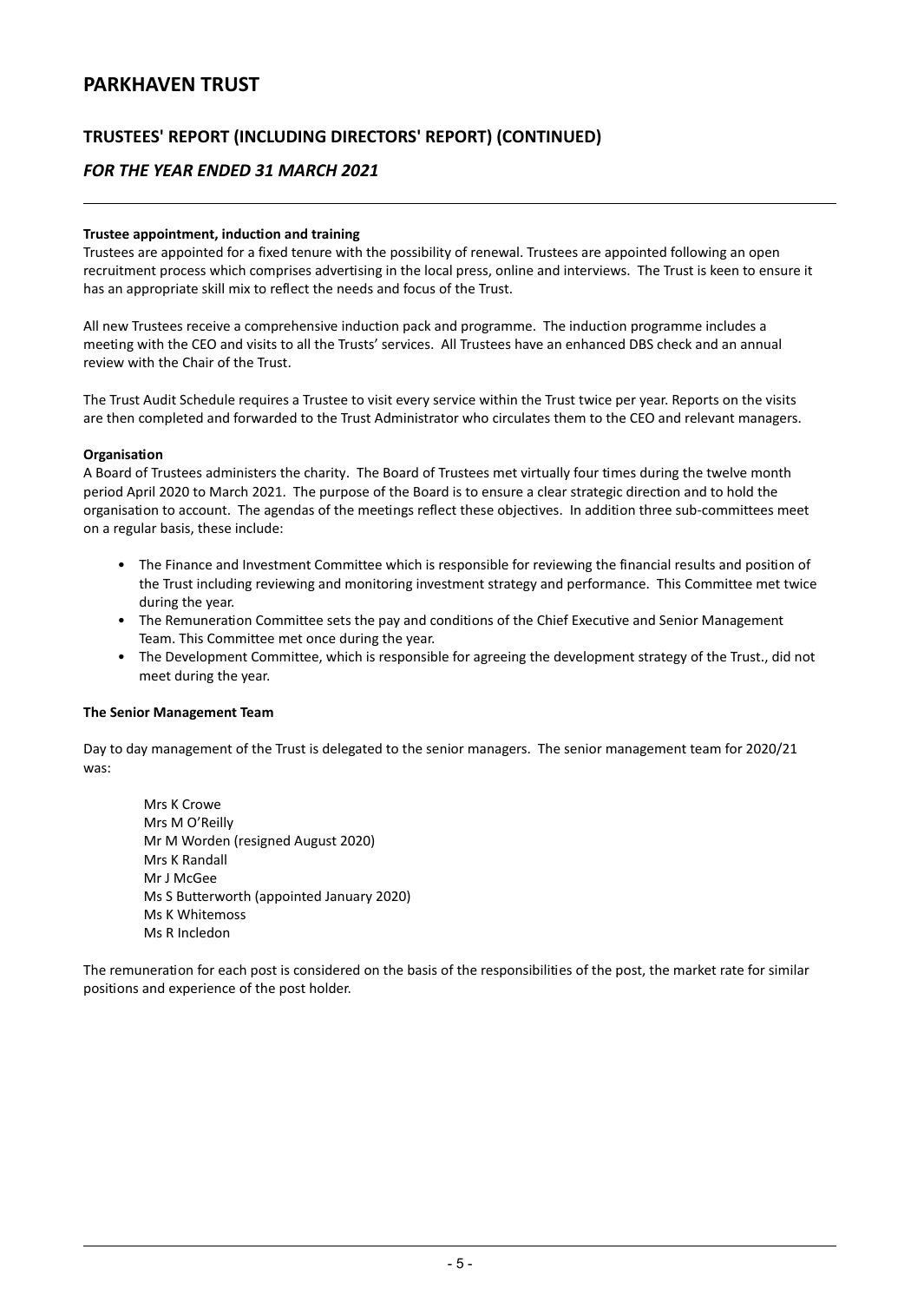### **TRUSTEES' REPORT (INCLUDING DIRECTORS' REPORT) (CONTINUED)**

### *FOR THE YEAR ENDED 31 MARCH 2021*

#### **Statement of trustees' responsibilities**

The trustees, who are also the directors of Parkhaven Trust for the purpose of company law, are responsible for preparing the Trustees' Report and the financial statements in accordance with applicable law and United Kingdom Accounting Standards (United Kingdom Generally Accepted Accounting Practice).

Company Law requires the trustees to prepare financial statements for each financial year which give a true and fair view of the state of affairs of the charity and of the incoming resources and application of resources, including the income and expenditure, of the charitable company for that year.

In preparing these financial statements, the trustees are required to:

- select suitable accounting policies and then apply them consistently;
- observe the methods and principles in the Charities SORP;
- make judgements and estimates that are reasonable and prudent;

- state whether applicable UK Accounting Standards have been followed, subject to any material departures disclosed and explained in the financial statements; and

- prepare the financial statements on the going concern basis unless it is inappropriate to presume that the charity will continue in operation.

The trustees are responsible for keeping adequate accounting records that disclose with reasonable accuracy at any time the financial position of the charity and enable them to ensure that the financial statements comply with the Companies Act 2006. They are also responsible for safeguarding the assets of the charity and hence for taking reasonable steps for the prevention and detection of fraud and other irregularities.

#### **Auditor**

In accordance with the company's articles, a resolution proposing that Mitchell Charlesworth LLP be reappointed as auditor of the company will be put at a General Meeting.

#### **Disclosure of information to auditor**

Each of the trustees has confirmed that there is no information of which they are aware which is relevant to the audit, but of which the auditor is unaware. They have further confirmed that they have taken appropriate steps to identify such relevant information and to establish that the auditor is aware of such information.

The trustees' report was approved by the Board of Trustees.

fandall.

**K Randall** Company Secretary Dated: 28 July 2021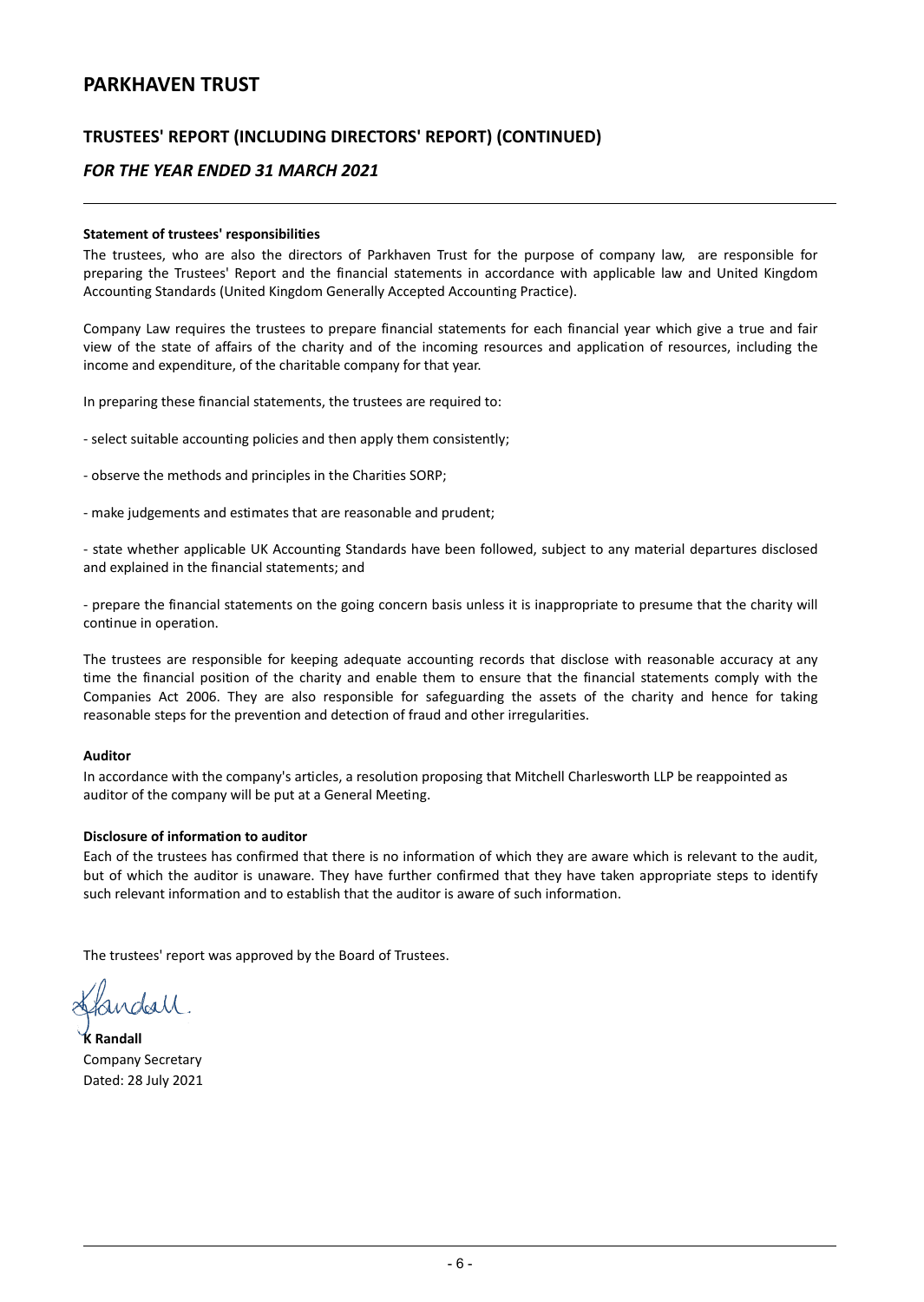### **INDEPENDENT AUDITOR'S REPORT**

### **TO THE MEMBERS OF PARKHAVEN TRUST**

#### **Opinion**

We have audited the financial statements of Parkhaven Trust (the 'charity') for the year ended 31 March 2021 which comprise the statement of financial activities, the balance sheet, the statement of cash flows and the notes to the financial statements, including a summary of significant accounting policies. The financial reporting framework that has been applied in their preparation is applicable law and United Kingdom Accounting Standards, including Financial Reporting Standard 102 *The Financial Reporting Standard applicable in the UK and Republic of Ireland* (United Kingdom Generally Accepted Accounting Practice).

In our opinion, the financial statements:

- give a true and fair view of the state of the charitable company's affairs as at 31 March 2021 and of its incoming resources and application of resources, for the year then ended;
- have been properly prepared in accordance with United Kingdom Generally Accepted Accounting Practice; and
- have been prepared in accordance with the requirements of the Companies Act 2006.

#### **Basis for opinion**

We conducted our audit in accordance with International Standards on Auditing (UK) (ISAs (UK)) and applicable law. Our responsibilities under those standards are further described in the Auditor's responsibilities for the audit of the financial statements section of our report. We are independent of the charity in accordance with the ethical requirements that are relevant to our audit of the financial statements in the UK, including the FRC's Ethical Standard, and we have fulfilled our other ethical responsibilities in accordance with these requirements. We believe that the audit evidence we have obtained is sufficient and appropriate to provide a basis for our opinion.

#### **Conclusions relating to going concern**

In auditing the financial statements, we have concluded that the trustees' use of the going concern basis of accounting in the preparation of the financial statements is appropriate.

Based on the work we have performed, we have not identified any material uncertainties relating to events or conditions that, individually or collectively, may cast significant doubt on the charity's ability to continue as a going concern for a period of at least twelve months from when the financial statements are authorised for issue.

Our responsibilities and the responsibilities of the trustees with respect to going concern are described in the relevant sections of this report.

#### **Other information**

The other information comprises the information included in the annual report other than the financial statements and our auditor's report thereon. The trustees are responsible for the other information contained within the annual report. Our opinion on the financial statements does not cover the other information and, except to the extent otherwise explicitly stated in our report, we do not express any form of assurance conclusion thereon. Our responsibility is to read the other information and, in doing so, consider whether the other information is materially inconsistent with the financial statements or our knowledge obtained in the course of the audit, or otherwise appears to be materially misstated. If we identify such material inconsistencies or apparent material misstatements, we are required to determine whether this gives rise to a material misstatement in the financial statements themselves. If, based on the work we have performed, we conclude that there is a material misstatement of this other information, we are required to report that fact.

We have nothing to report in this regard.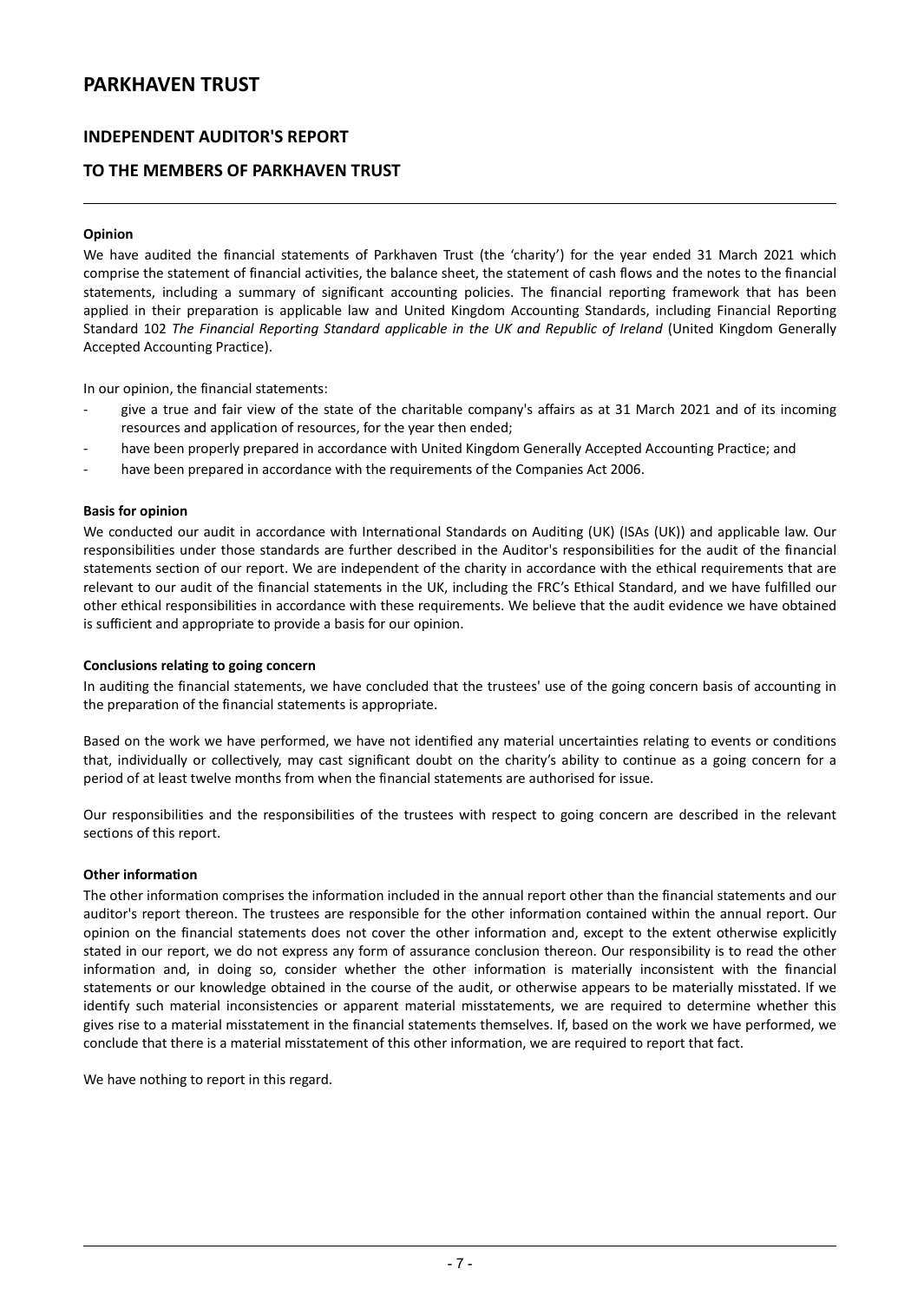### **INDEPENDENT AUDITOR'S REPORT (CONTINUED)**

### **TO THE MEMBERS OF PARKHAVEN TRUST**

#### **Opinions on other matters prescribed by the Companies Act 2006**

In our opinion, based on the work undertaken in the course of our audit:

- the information given in the trustees' report, which includes the directors' report prepared for the purposes of company law, for the financial year for which the financial statements are prepared is consistent with the financial statements; and
- the directors' report included within the trustees' report has been prepared in accordance with applicable legal requirements.

#### **Matters on which we are required to report by exception**

In the light of the knowledge and understanding of the charity and its environment obtained in the course of the audit, we have not identified material misstatements in the directors' report included within the trustees' report.

We have nothing to report in respect of the following matters in relation to which the Companies Act 2006 requires us to report to you if, in our opinion:

- adequate accounting records have not been kept, or returns adequate for our audit have not been received from branches not visited by us; or
- the financial statements are not in agreement with the accounting records and returns; or
- certain disclosures of trustees' remuneration specified by law are not made; or
- we have not received all the information and explanations we require for our audit; or
- the trustees were not entitled to prepare the financial statements in accordance with the small companies regime and take advantage of the small companies' exemptions in preparing the trustees' report and from the requirement to prepare a strategic report.

#### **Responsibilities of trustees**

As explained more fully in the statement of trustees' responsibilities, the trustees, who are also the directors of the charity for the purpose of company law, are responsible for the preparation of the financial statements and for being satisfied that they give a true and fair view, and for such internal control as the trustees determine is necessary to enable the preparation of financial statements that are free from material misstatement, whether due to fraud or error. In preparing the financial statements, the trustees are responsible for assessing the charity's ability to continue as a going concern, disclosing, as applicable, matters related to going concern and using the going concern basis of accounting unless the trustees either intend to liquidate the charitable company or to cease operations, or have no realistic alternative but to do so.

#### **Auditor's responsibilities for the audit of the financial statements**

Our objectives are to obtain reasonable assurance about whether the financial statements as a whole are free from material misstatement, whether due to fraud or error, and to issue an auditor's report that includes our opinion. Reasonable assurance is a high level of assurance but is not a guarantee that an audit conducted in accordance with ISAs (UK) will always detect a material misstatement when it exists. Misstatements can arise from fraud or error and are considered material if, individually or in the aggregate, they could reasonably be expected to influence the economic decisions of users taken on the basis of these financial statements.

A further description of our responsibilities for the audit of the financial statements is located on the Financial Reporting Council's website at http://www.frc.org.uk/auditorsresponsibilities. This description forms part of our auditor's report.

Irregularities, including fraud, are instances of non-compliance with laws and regulations. We design procedures in line with our responsibilities, outlined above, to detect material misstatements in respect of irregularities, including fraud. The extent to which our procedures are capable of detecting irregularities, including fraud, is detailed below.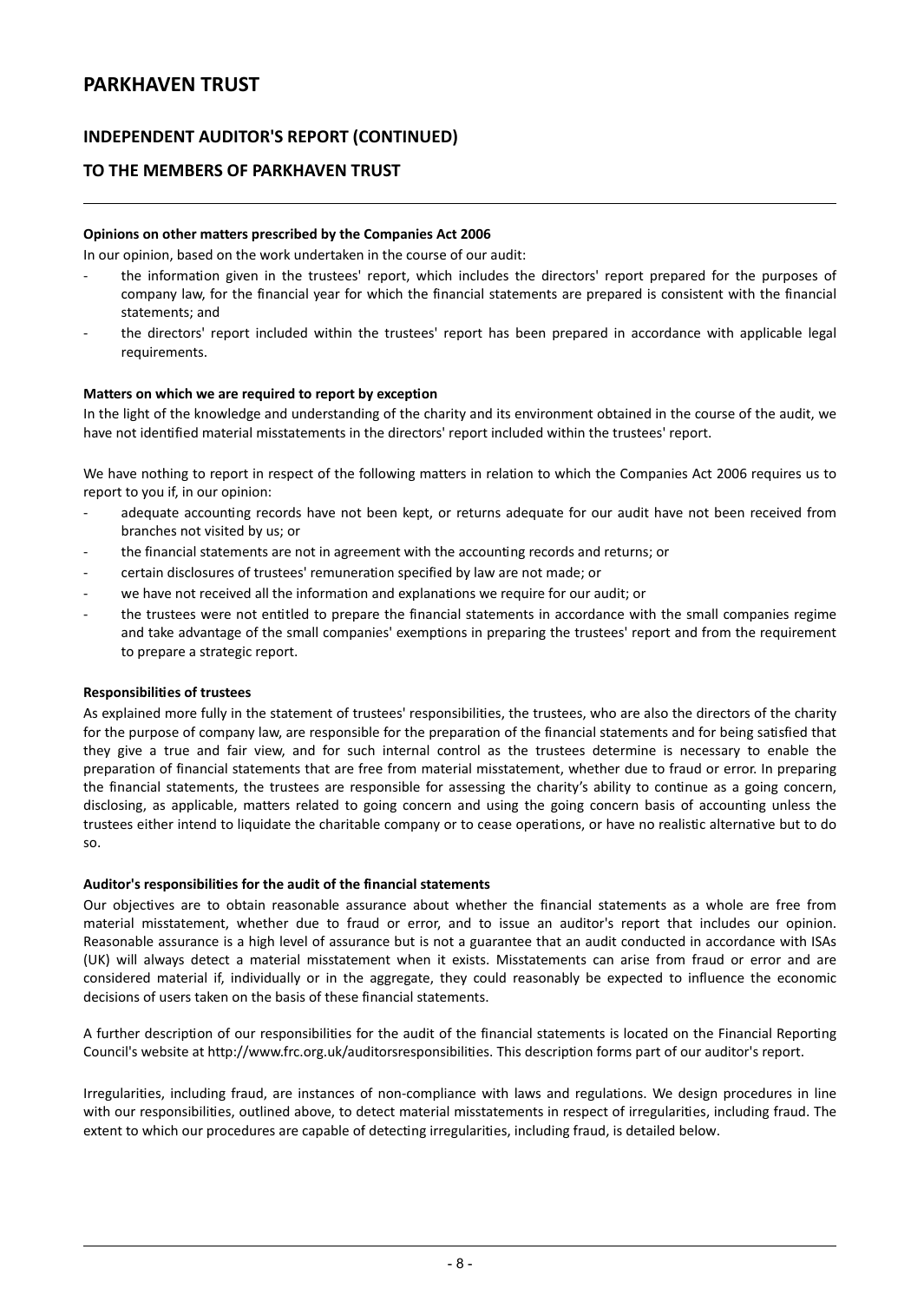### **INDEPENDENT AUDITOR'S REPORT (CONTINUED)**

### **TO THE MEMBERS OF PARKHAVEN TRUST**

#### **Extent to which the audit was considered capable of detecting irregularities, including fraud**

We identify and assess the risks of material misstatement of the financial statements, whether due to fraud or error, and then design and perform audit procedures responsive to those risks, including obtaining audit evidence that is sufficient and appropriate to provide a basis for our opinion.

#### **Identifying and assessing potential risks related to irregularities**

In identifying and assessing risks of material misstatement in respect of irregularities, including fraud and non-compliance with laws and regulations, we considered the following:

the nature of the industry and sector, control environment and business performance;

the charity's own assessment of the risks that irregularities may occur either as a result of fraud or error;

the results of our enquiries of management and members of the Board of Trustees of their own identification and assessment of the risks of irregularities;

any matters we identified having obtained and reviewed the charity's documentation of their policies and procedures relating to:

identifying, evaluating and complying with laws and regulations and whether they were aware of any instances of non-compliance;

detecting and responding to the risks of fraud and whether they have knowledge of any actual, suspected or alleged fraud; and

the internal controls established to mitigate risks of fraud or non-compliance with laws and regulations; and

the matters discussed among the audit engagement team regarding how and where fraud might occur in the financial statements and any potential indicators of fraud.

As a result of these procedures, we considered the opportunities and incentives that may exist within the organisation for fraud and identified the greatest potential for fraud in the following areas:

(i) The presentation of the charity's Statement of Financial Activities, (ii) the charity's accounting policy for revenue recognition (iii) the overstatement of salary and other costs (iv) the assumptions used in the calculation of the valuation of the surplus or deficit on the defined benefit pension scheme and the movements for the year. In common with all audits under ISAs (UK), we are also required to perform specific procedures to respond to the risk of management override.

We also obtained an understanding of the legal and regulatory framework that the charity operates in, focusing on provisions of those laws and regulations that had a direct effect on the determination of material amounts and disclosures in the financial statements. The key laws and regulations we considered in this context included the UK Companies Act and the Statement of Recommended Practice - 'Accounting and Reporting by Charities' issued by the joint SORP making body .

In addition, we considered provisions of other laws and regulations that do not have a direct effect on the financial statements but compliance with which may be fundamental to the charity's ability to operate or to avoid a material penalty. These included the registration with the Care Quality Commission and Data Protection Regulations.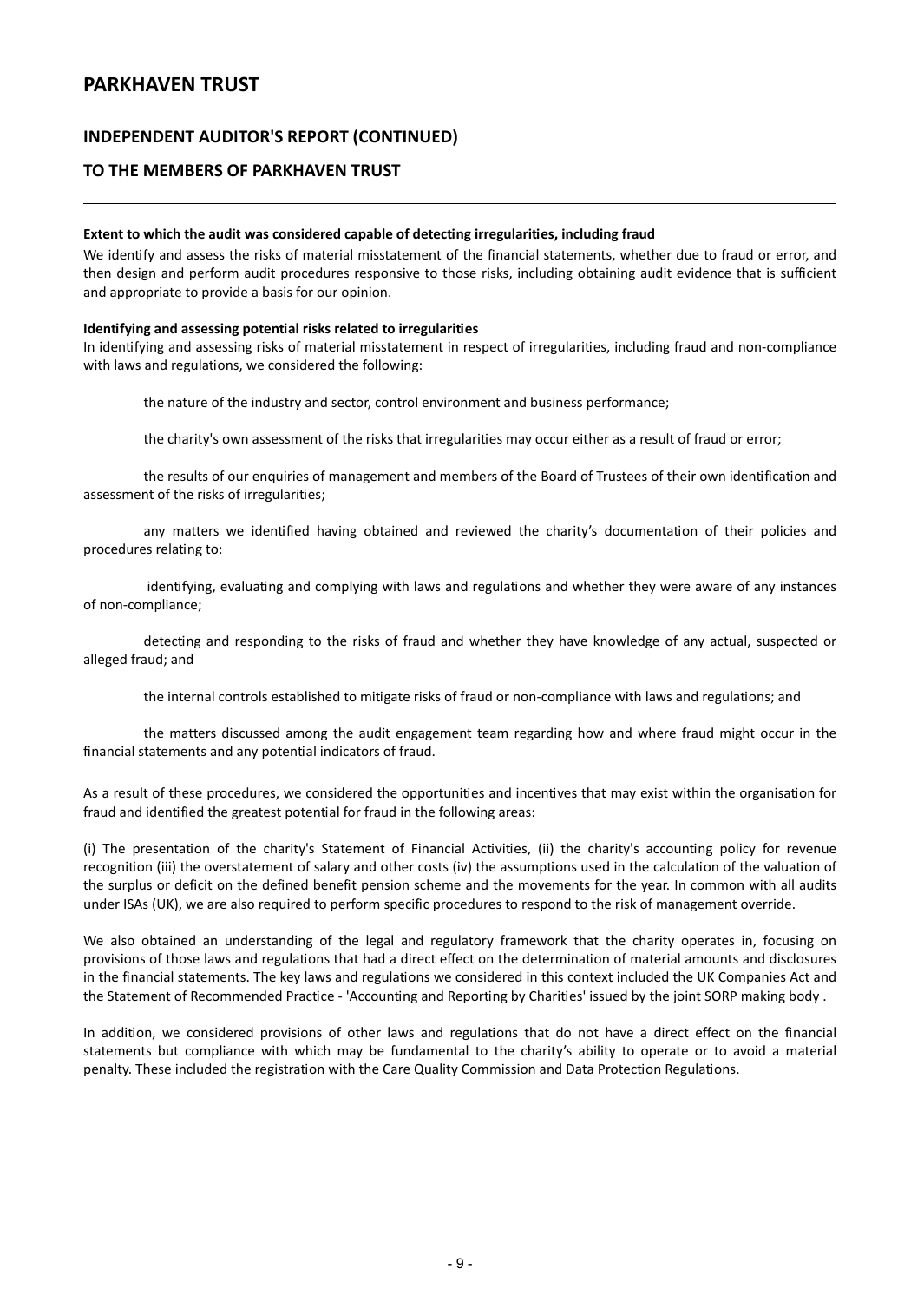### **INDEPENDENT AUDITOR'S REPORT (CONTINUED)**

### **TO THE MEMBERS OF PARKHAVEN TRUST**

#### **Audit response to risks identified**

As a result of performing the above, we identified the presentation of the charity's Statement of Financial Activities, revenue recognition and overstatement of wages and other costs as the key audit matters related to the potential risk of fraud. The key audit matters section of our report explains the matters in more detail and also describes the specific procedures we performed in response to those key audit matters.

In addition to the above, our procedures to respond to risks identified included the following:

- reviewing the financial statement disclosures and testing to supporting documentation to assess compliance with relevant laws and regulations described above as having a direct effect on the financial statements;
- enquiring of management and members of the Board of Trustees concerning actual and potential litigation and claims;
- performing analytical procedures to identify any unusual or unexpected relationships that may indicate risks of material misstatement due to fraud;
- reading minutes of meetings of those charged with governance and reviewing correspondence with relevant authorities where matters identified were significant;
- in addressing the risk of fraud through management override of controls, testing the appropriateness of journal entries and other adjustments; assessing whether the judgements made in making accounting estimates are indicative of a potential bias; and evaluating the business rationale of any significant transactions that are unusual or outside the normal course of business.

We also communicated relevant identified laws and regulations and potential fraud risks to all engagement team members and remained alert to any indications of fraud or non-compliance with laws and regulations throughout the audit.

#### **Use of our report**

This report is made solely to the charitable company's members, as a body, in accordance with Chapter 3 of Part 16 of the Companies Act 2006. Our audit work has been undertaken so that we might state to the charitable company's members those matters we are required to state to them in an auditors' report and for no other purpose. To the fullest extent permitted by law, we do not accept or assume responsibility to anyone other than the charitable company and the charitable company's members as a body, for our audit work, for this report, or for the opinions we have formed.

# Mitchell Charlesworth

**Philip Griffiths (Senior Statutory Auditor) for and on behalf of Mitchell Charlesworth LLP** 28 July 2021

**Chartered Accountants Statutory Auditor** 3rd Floor

5 Temple Square Temple Street Liverpool Merseyside L2 5RH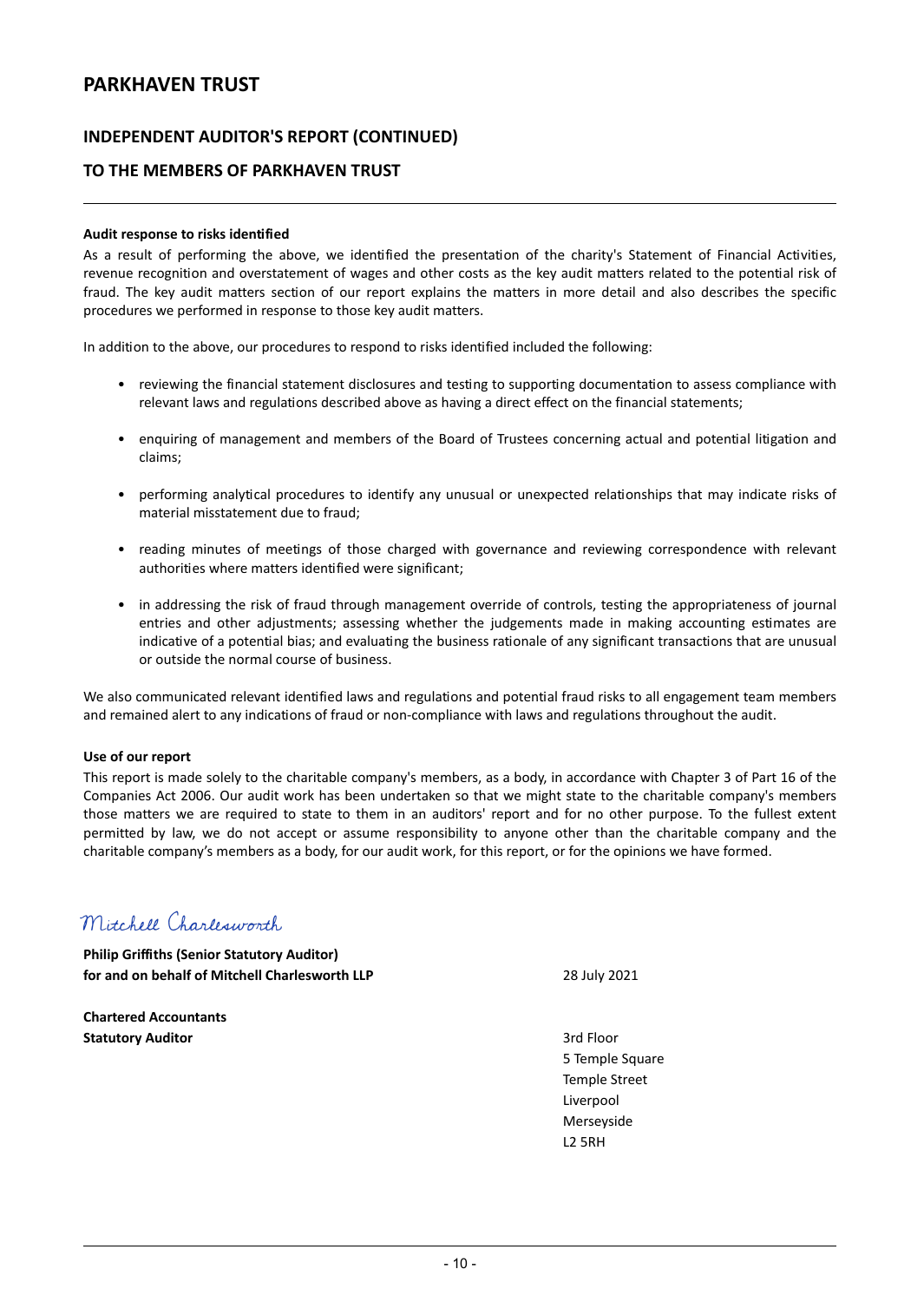# **STATEMENT OF FINANCIAL ACTIVITIES INCLUDING INCOME AND EXPENDITURE ACCOUNT**

### *FOR THE YEAR ENDED 31 MARCH 2021*

| <b>Current financial year</b>                               |                          |                     |                   |              |            |
|-------------------------------------------------------------|--------------------------|---------------------|-------------------|--------------|------------|
|                                                             |                          | <b>Unrestricted</b> | <b>Restricted</b> | <b>Total</b> | Total      |
|                                                             |                          | funds               | funds             |              |            |
|                                                             |                          | 2021                | 2021              | 2021         | 2020       |
|                                                             | <b>Notes</b>             | £                   | £                 | £            | £          |
| Income and endowments from:                                 |                          |                     |                   |              |            |
| Donations and legacies                                      | 3                        | 261,956             | 58,598            | 320,554      | 107,897    |
| Charitable activities                                       | 4                        | 4,374,587           |                   | 4,374,587    | 3,642,273  |
| Investments                                                 | 5                        | 2                   |                   | 2            | 2,767      |
| Other income                                                | 6                        | 147,554             |                   | 147,554      | 1,046,809  |
| <b>Total income</b>                                         |                          | 4,784,099           | 58,598            | 4,842,697    | 4,799,746  |
| <b>Expenditure on:</b>                                      |                          |                     |                   |              |            |
| Charitable activities                                       | $\overline{\phantom{a}}$ | 4,801,834           | 58,598            | 4,860,432    | 4,182,671  |
| Net (expenditure)/income for the year/                      |                          |                     |                   |              |            |
| Net (outgoing)/incoming resources                           |                          | (17, 735)           |                   | (17, 735)    | 617,075    |
| Other recognised gains and losses                           |                          |                     |                   |              |            |
| Actuarial (loss)/gain on defined benefit pension<br>schemes |                          | (37,901)            |                   | (37, 901)    | 1,806      |
| Net movement in funds                                       |                          | (55, 636)           |                   | (55, 636)    | 618,881    |
| Fund balances at 1 April 2020                               |                          | 11,294,993          | 422,870           | 11,717,863   | 11,098,982 |
| Fund balances at 31 March 2021                              |                          | 11,239,357          | 422,870           | 11,662,227   | 11,717,863 |
|                                                             |                          |                     |                   |              |            |

The statement of financial activities includes all gains and losses recognised in the year.

All income and expenditure derive from continuing activities.

The statement of financial activities also complies with the requirements for an income and expenditure account under the Companies Act 2006.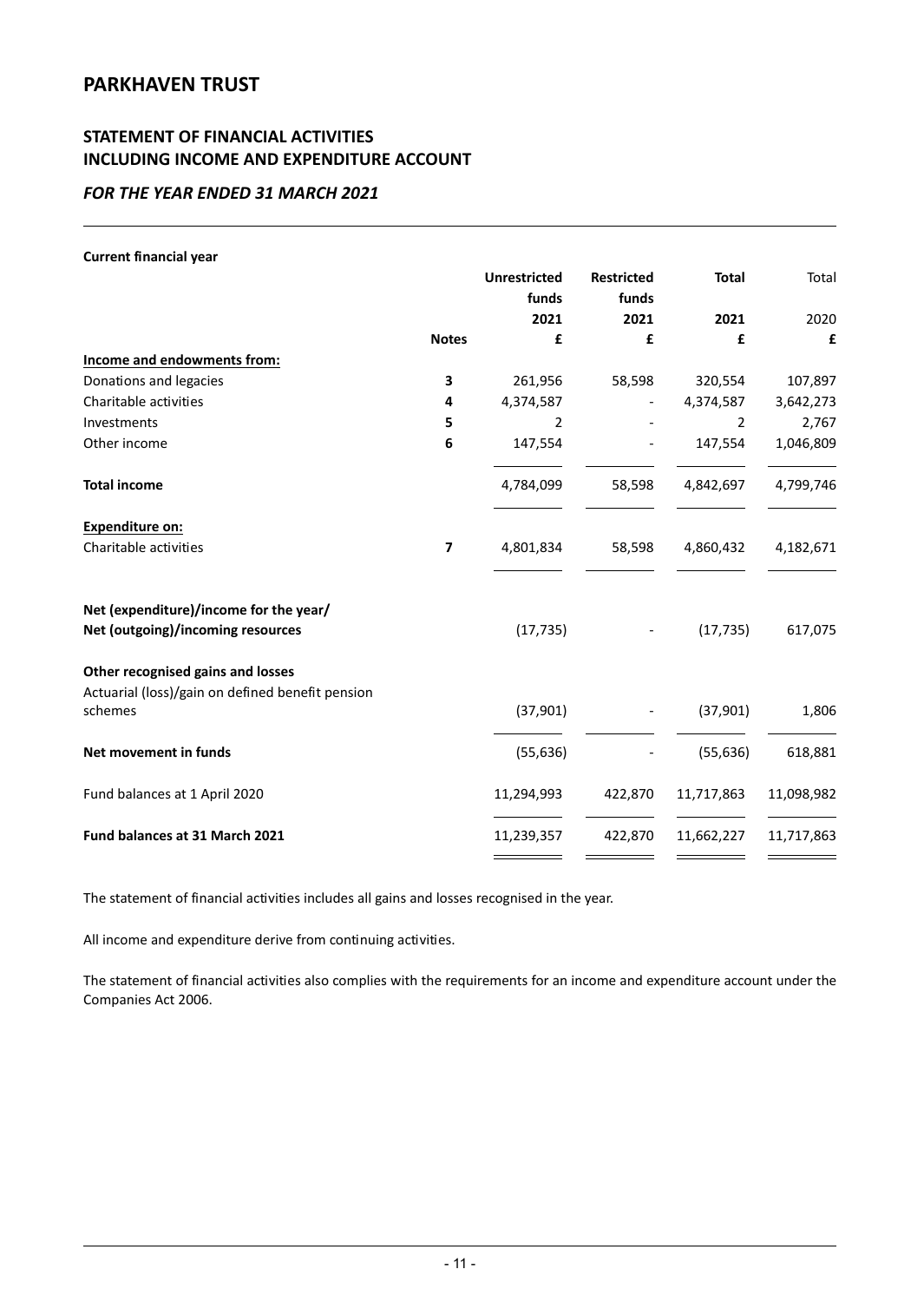# **STATEMENT OF FINANCIAL ACTIVITIES (CONTINUED) INCLUDING INCOME AND EXPENDITURE ACCOUNT**

### *FOR THE YEAR ENDED 31 MARCH 2021*

#### **Comparative information at 31 March 2020**

|                                                          |              | <b>Unrestricted</b><br>funds<br>2020 | <b>Restricted</b><br>funds<br>2020 | <b>Total</b><br>2020 |
|----------------------------------------------------------|--------------|--------------------------------------|------------------------------------|----------------------|
|                                                          | <b>Notes</b> | £                                    | £                                  | £                    |
| Income and endowments from:                              |              |                                      |                                    |                      |
| Donations and legacies                                   | 3            | 7,897                                | 100,000                            | 107,897              |
| Charitable activities                                    | 4            | 3,642,273                            |                                    | 3,642,273            |
| Investments                                              | 5            | 2,767                                |                                    | 2,767                |
| Other income                                             | 6            | 1,046,809                            |                                    | 1,046,809            |
| <b>Total income</b>                                      |              | 4,699,746                            | 100,000                            | 4,799,746            |
| Expenditure on:                                          |              |                                      |                                    |                      |
| Charitable activities                                    | 7            | 4,182,671                            |                                    | 4,182,671            |
| Net (expenditure)/income for the year/                   |              |                                      |                                    |                      |
| Net (outgoing)/incoming resources                        |              | 517,075                              | 100,000                            | 617,075              |
| Other recognised gains and losses                        |              |                                      |                                    |                      |
| Actuarial (loss)/gain on defined benefit pension schemes |              | 1,806                                |                                    | 1,806                |
| Net movement in funds                                    |              | 518,881                              | 100,000                            | 618,881              |
| Fund balances at 1 April 2019                            |              | 10,776,112                           | 322,870                            | 11,098,982           |
| Fund balances at 31 March 2020                           |              | 11,294,993                           | 422,870                            | 11,717,863           |
|                                                          |              |                                      |                                    |                      |

The statement of financial activities includes all gains and losses recognised in the year.

All income and expenditure derive from continuing activities.

The statement of financial activities also complies with the requirements for an income and expenditure account under the Companies Act 2006.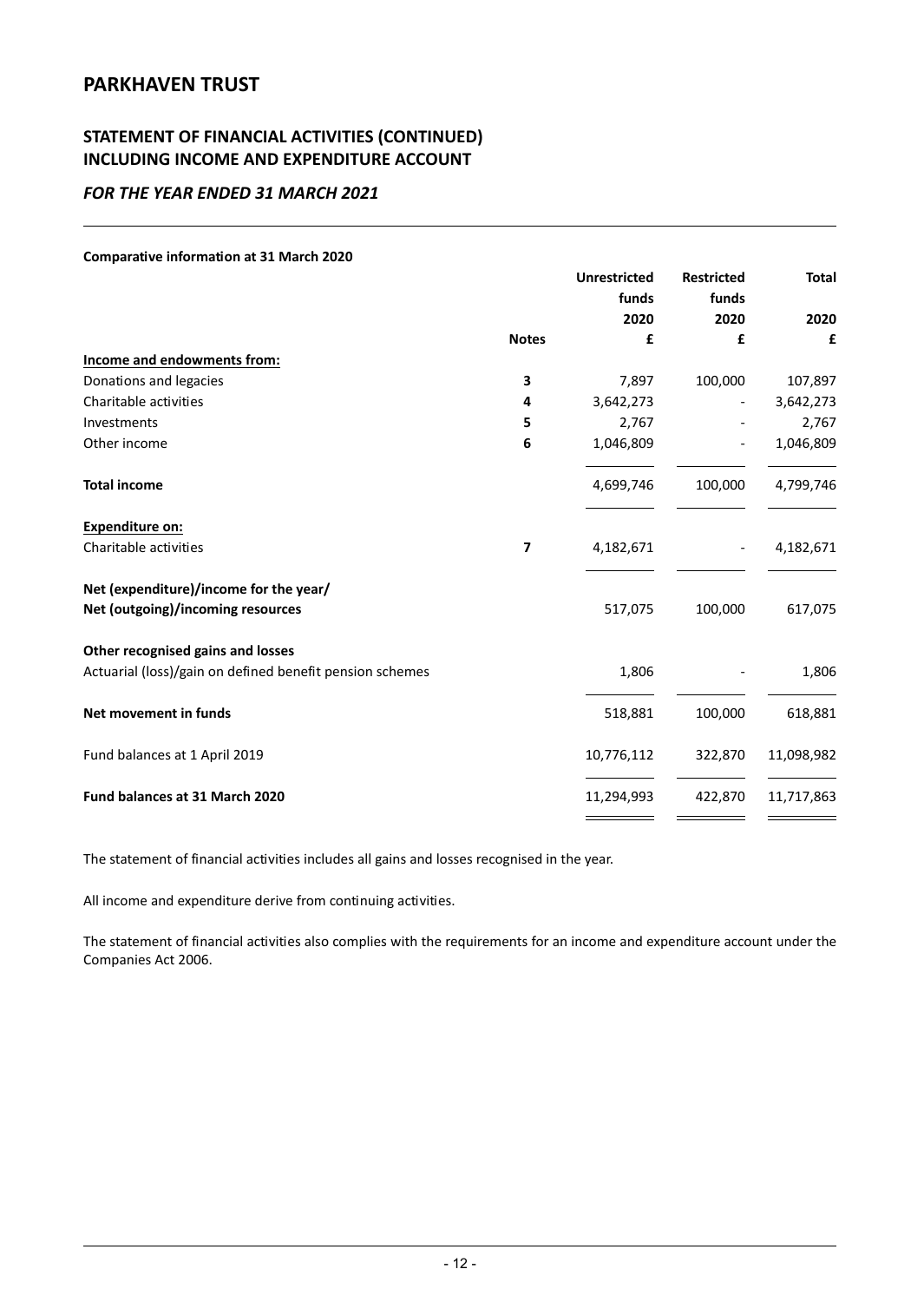### **BALANCE SHEET**

### *AS AT 31 MARCH 2021*

|                                                            |              |            | 2021       | 2020       |            |
|------------------------------------------------------------|--------------|------------|------------|------------|------------|
|                                                            | <b>Notes</b> | £          | £          | £          | £          |
| <b>Fixed assets</b>                                        |              |            |            |            |            |
| Tangible assets                                            | 12           |            | 11,850,837 |            | 11,494,961 |
| Investments                                                | 13           |            | 2          |            | 2          |
|                                                            |              |            | 11,850,839 |            | 11,494,963 |
| <b>Current assets</b>                                      |              |            |            |            |            |
| Debtors                                                    | 15           | 651,799    |            | 587,788    |            |
| Cash at bank and in hand                                   |              | 561,976    |            | 245,550    |            |
|                                                            |              | 1,213,775  |            | 833,338    |            |
| Creditors: amounts falling due within one<br>year          | 16           | (894, 887) |            | (610, 438) |            |
| Net current assets                                         |              |            | 318,888    |            | 222,900    |
| Total assets less current liabilities                      |              |            | 12,169,727 |            | 11,717,863 |
| Creditors: amounts falling due after more<br>than one year | 17           |            | (507, 500) |            |            |
| <b>Net assets</b>                                          |              |            | 11,662,227 |            | 11,717,863 |
|                                                            |              |            |            |            |            |
| Income funds                                               |              |            |            |            |            |
| Restricted funds                                           | 21           |            | 422,870    |            | 422,870    |
| Unrestricted funds                                         |              |            |            |            |            |
| Designated funds                                           | 22           | 189,013    |            | 577,265    |            |
| General unrestricted funds                                 |              | 11,050,344 |            | 10,717,728 |            |
|                                                            |              |            | 11,239,357 |            | 11,294,993 |
|                                                            |              |            | 11,662,227 |            | 11,717,863 |

The financial statements were approved by the Trustees on 28 July 2021

wann J Williams

**Trustee**

**Company Registration No. 361505**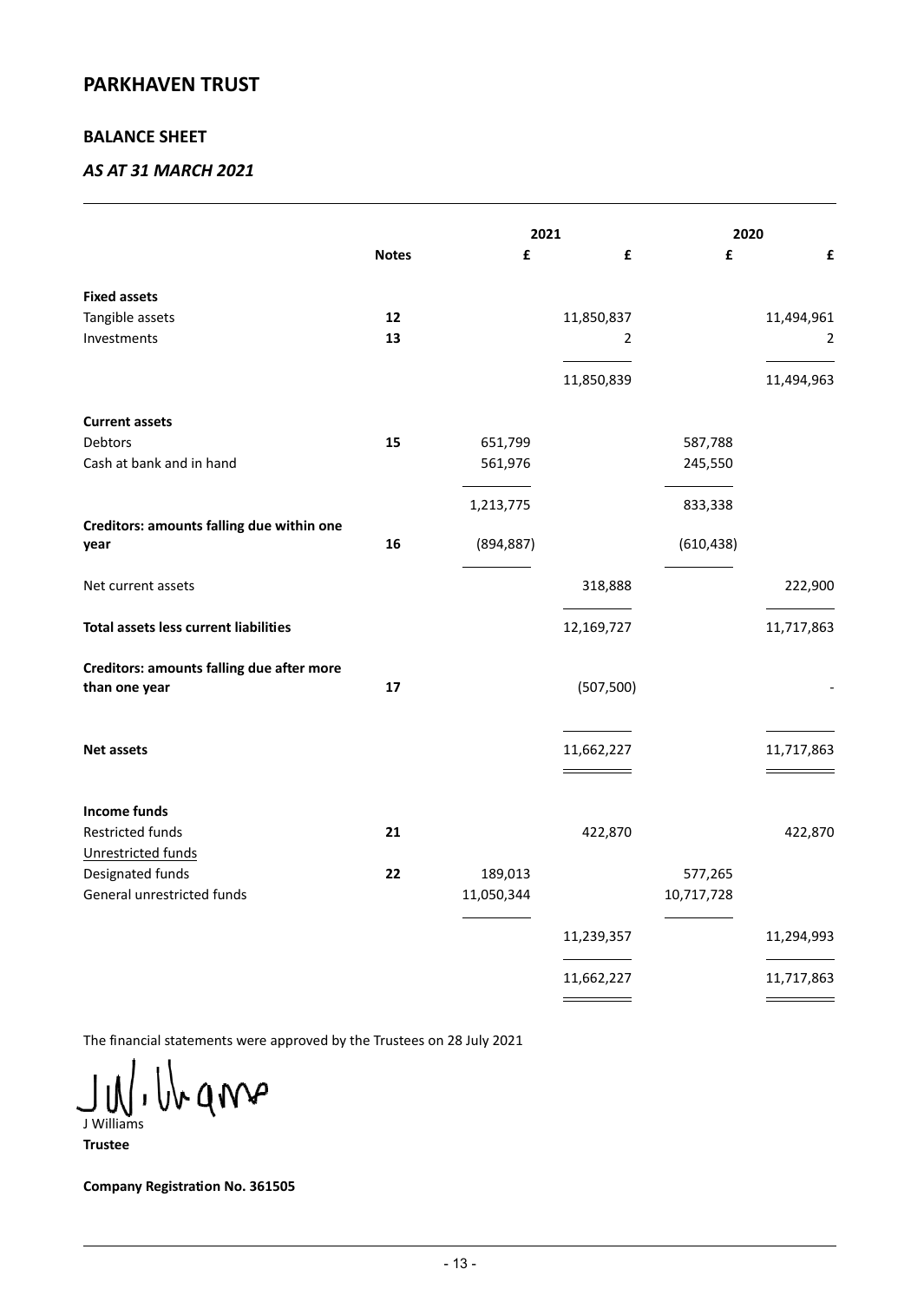### **STATEMENT OF CASH FLOWS**

|                                                      |              |            | 2021       |             | 2020        |  |
|------------------------------------------------------|--------------|------------|------------|-------------|-------------|--|
|                                                      | <b>Notes</b> | £          | £          | £           | £           |  |
| Cash flows from operating activities                 |              |            |            |             |             |  |
| Cash generated from/(absorbed by) operations         | 27           |            | 168,788    |             | (356, 422)  |  |
| <b>Investing activities</b>                          |              |            |            |             |             |  |
| Purchase of tangible fixed assets                    |              | (420, 756) |            | (2,620,444) |             |  |
| Proceeds on disposal of tangible fixed assets        |              | 60,892     |            | 1,058,745   |             |  |
| Investment income received                           |              | 2          |            | 2,767       |             |  |
|                                                      |              |            |            |             |             |  |
| Net cash used in investing activities                |              |            | (359, 862) |             | (1,558,932) |  |
| <b>Financing activities</b>                          |              |            |            |             |             |  |
| Proceeds of new bank loans                           |              | 507,500    |            |             |             |  |
| Net cash generated from/(used in) financing          |              |            |            |             |             |  |
| activities                                           |              |            | 507,500    |             |             |  |
| Net increase/(decrease) in cash and cash equivalents |              |            | 316,426    |             | (1,915,354) |  |
| Cash and cash equivalents at beginning of year       |              |            | 245,550    |             | 2,160,904   |  |
| Cash and cash equivalents at end of year             |              |            | 561,976    |             | 245,550     |  |
|                                                      |              |            |            |             |             |  |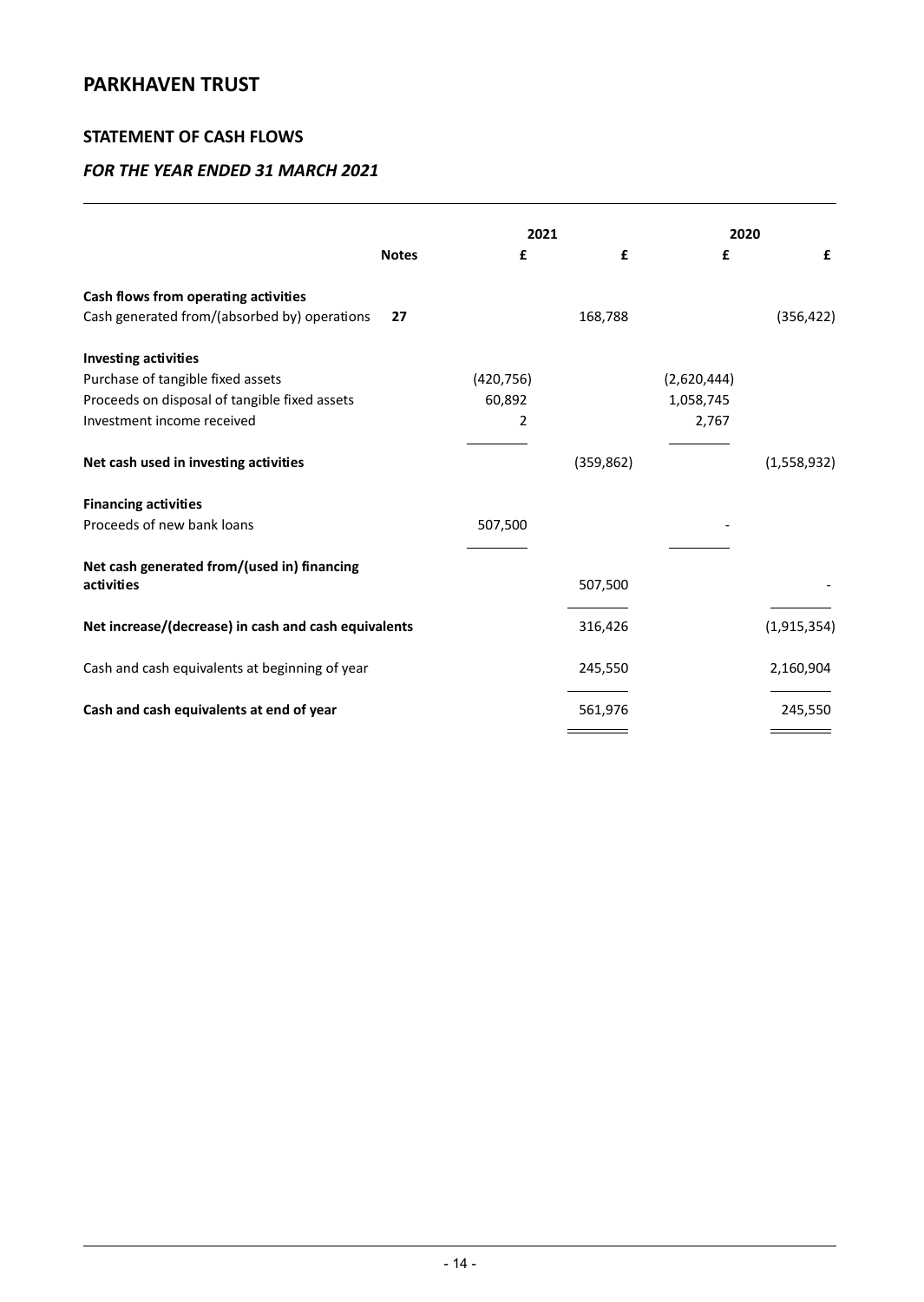### **NOTES TO THE FINANCIAL STATEMENTS**

### *FOR THE YEAR ENDED 31 MARCH 2021*

#### **1 Accounting policies**

#### **Charity information**

Parkhaven Trust is a private company limited by guarantee incorporated in England and Wales. The address of the registered office is given in the legal and administrative information in these financial statements. The nature of the charity's operations and principal activities are described in the Trustees' Report on pages 2 and 3.

#### **1.1 Accounting convention**

The financial statements have been prepared in accordance with the charity's Memorandum and Articles of Association, the Companies Act 2006 and "Accounting and Reporting by Charities: Statement of Recommended Practice applicable to charities preparing their accounts in accordance with the Financial Reporting Standard applicable in the UK and Republic of Ireland (FRS 102) (effective 1 January 2019)". The charity is a Public Benefit Entity as defined by FRS 102.

The financial statements are prepared in sterling, which is the functional currency of the charity. Monetary amounts in these financial statements are rounded to the nearest £.

The financial statements have been prepared under the historical cost convention. The principal accounting policies adopted are set out below. These policies have been consistently applied to all years presented unless otherwise stated.

#### **1.2 Going concern**

The financial statements have been prepared on a going concern basis as the trustees believe that no material uncertainties, including those arising from Covid-19, exist. The trustees have considered the level of funds held and the expected level of income and expenditure for 12 months from authorising these financial statements. The budgeted income and expenditure is sufficient with the level of reserves for the charity to be able to continue as a going concern.

#### **1.3 Charitable funds**

Unrestricted funds are available for use at the discretion of the trustees in furtherance of the general objectives of the charity where they have not been designated for other purposes.

Designated funds comprise unrestricted funds that have been set aside by the trustees for particular purposes. The aim and use of each designated fund is set out in the notes to the financial statements.

Restricted funds are funds which are to be used in accordance with specific restrictions imposed by donors or which have been raised by the charity for particular purposes. The cost of raising and administering such funds are charged against the specific fund. The aim and use of each restricted fund is set out in the notes to the financial statements.

#### **1.4 Income**

All incoming resources are included in the Statement of Financial Activities (SoFA) when the charity is legally entitled to the income after any performance conditions have been met, the amount can be measured reliably and it is probable that the income will be received.

For donations to be recognised the charity will have been notified of the amounts and the settlement date in writing. If there are conditions attached to the donation and this requires a level of performance before entitlement can be obtained then income is deferred until those conditions are fully met or the fulfilment of those conditions is within the control of the charity and it is probable that they will be fulfilled.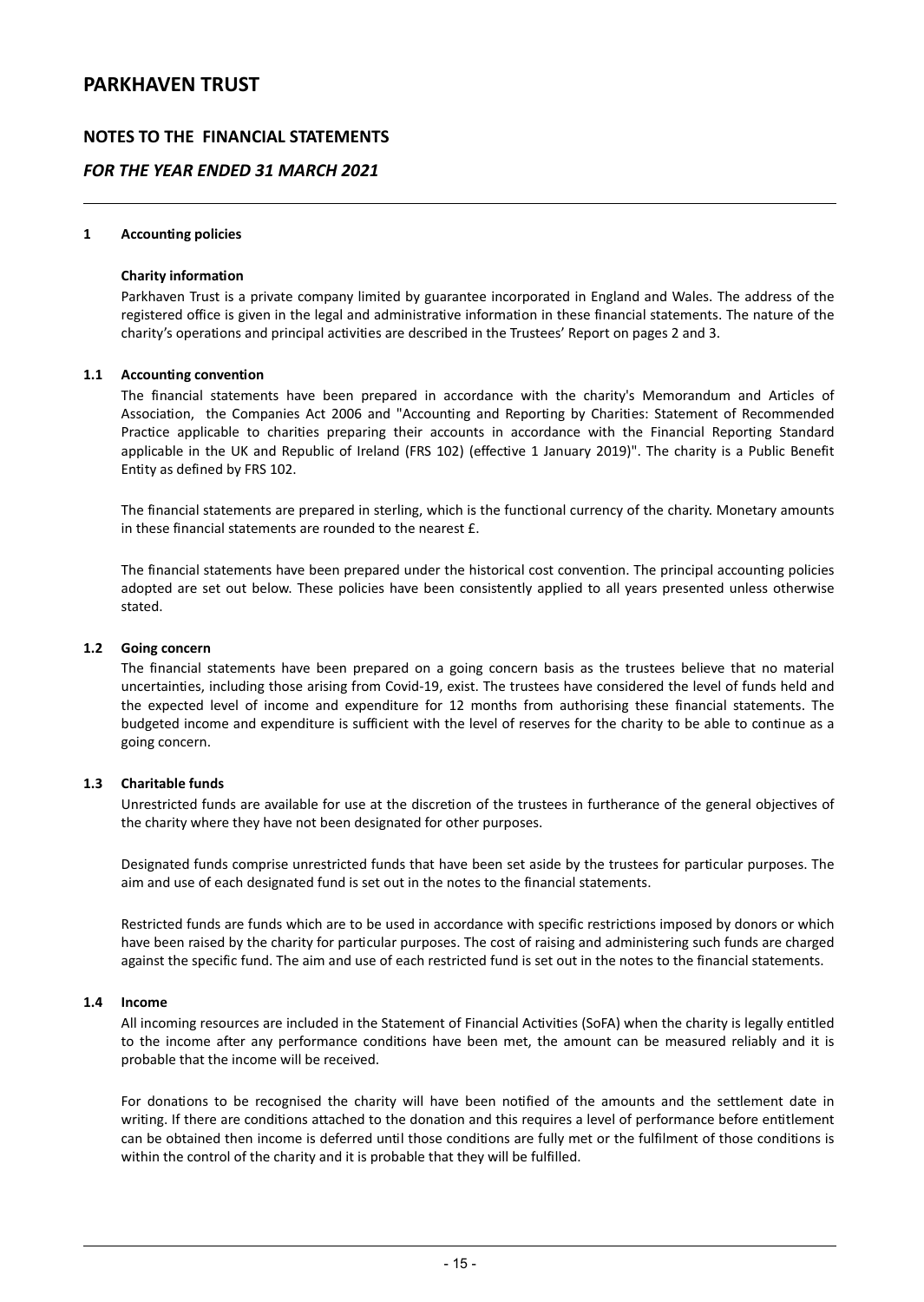### **NOTES TO THE FINANCIAL STATEMENTS (CONTINUED)**

### *FOR THE YEAR ENDED 31 MARCH 2021*

#### **1 Accounting policies (Continued)**

For legacies, entitlement is the earlier of the charity being notified of an impending distribution or the legacy being received. At this point income is recognised. On occasion legacies will be notified to the charity but it is not possible to measure the amount expected to be distributed. On these occasions, the legacy is treated as a contingent asset and disclosed.

Donated facilities and donated professional services are recognised in income at their fair value when their economic benefit is probable, can be measured reliably and the charity has control over the items. Fair value is determined on the basis of the value of the gift to the charity. For example the amount the charity would be willing to pay in the open market for such facilities and services. A corresponding amount is recognised in expenditure.

No amount is included in the financial statements for volunteer time in line with the SORP. Further detail is given in the Trustees' Annual Report.

The charity receives grants in respect of staff training. Income from government and other grants is recognised at fair value when the charity has entitlement after any performance conditions have been met, it is probable that the income will be received and the amount can be measured reliably. If the charity does not have entitlement the amounts are deferred.

Voluntary income is only deferred when:

the donor specifies that the grant or donation must only be used in future accounting years; or

the donor has imposed conditions which must be met before the charity has unconditional entitlement.

Income from charitable activity incorporating care fees is deferred until entitlement to the income has passed when received in advance.

Investment income is earned through holding assets for investment purposes such as shares and property. It includes interest and rent. Interest income is recognised using the effective interest method and rent income is recognised as the charity's right to receive payment is established.

Other income includes gains on disposals of tangible fixed assets.

#### **1.5 Expenditure**

All expenditure is accounted for on an accruals basis and has been classified under headings that aggregate all costs related to the category. Expenditure is recognised where there is a legal or constructive obligation to make payments to third parties, it is probable that the settlement will be required and the amount of the obligation can be measured reliably. It is categorised under the following headings:

- Expenditure on charitable activities includes costs associated with the operation and management of residential accommodation and welfare support services.
- Other expenditure represents those items not falling into the categories above.

Irrecoverable VAT is charged as an expense against the activity for which expenditure arose.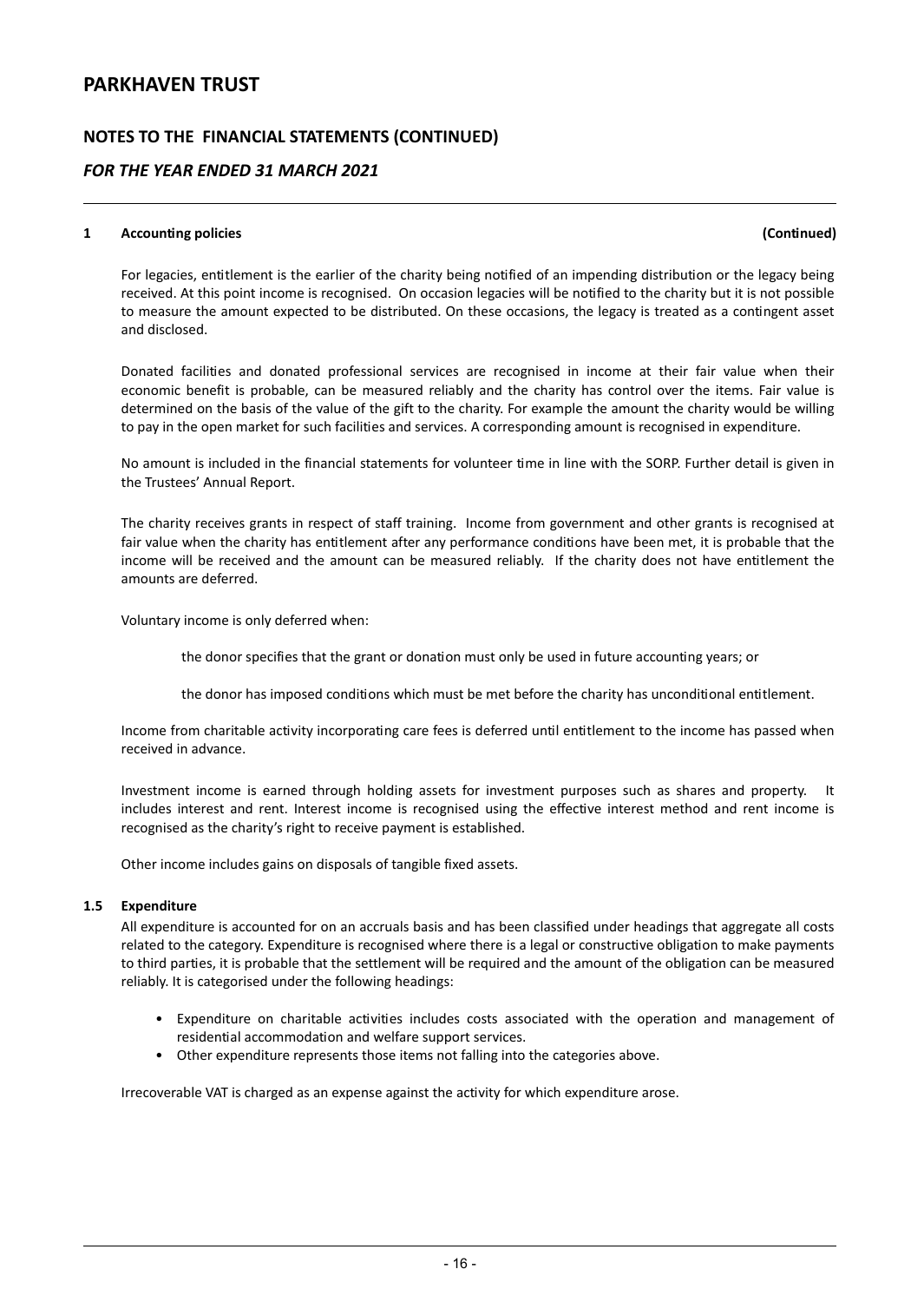### **NOTES TO THE FINANCIAL STATEMENTS (CONTINUED)**

### *FOR THE YEAR ENDED 31 MARCH 2021*

#### **1 Accounting policies (Continued)**

Support costs are those that assist the work of the charity but do not directly represent charitable activities and include office costs, governance costs and administrative payroll costs. They are incurred directly in support of expenditure on the objects of the charity and include project management carried out at Headquarters. Where support costs cannot be directly attributed to particular headings they have been allocated to cost of raising funds and expenditure on charitable activities on a pro-rata basis consistent with use of the resources.

The analysis of these costs is included in note 7.

#### **1.6 Tangible fixed assets**

Tangible fixed assets are stated at cost (or deemed cost) or valuation less accumulated depreciation and accumulated impairment losses. Cost includes costs directly attributable to making the asset capable of operating as intended. Individual assets are capitalised on the balance sheet where their cost exceeds £500.

Depreciation is provided on all tangible fixed assets, at rates calculated to write off the cost, less estimated residual value, of each asset on a systematic basis over its expected useful life as follows:

| Freehold land and buildings | Not depreciated     |
|-----------------------------|---------------------|
| Fixtures and fittings       | 10% / 20% per annum |
| Motor vehicles              | 10% / 20% per annum |

Depreciation is not provided on freehold land and buildings as they are maintained to a high standard and have such a long expected useful life that any depreciation charge is not considered material.

The gain or loss arising on the disposal of an asset is determined as the difference between the sale proceeds and the carrying value of the asset, and is recognised in net income/(expenditure) for the year.

### **1.7 Fixed asset investments**

Fixed asset investments are initially measured at transaction price excluding transaction costs, and are subsequently measured at fair value at each reporting date. Changes in fair value are recognised in net income/(expenditure) for the year. Transaction costs are expensed as incurred.

Investments in subsidiaries are measured at cost less impairment.

#### **1.8 Impairment of fixed assets**

At each reporting end date, the charity reviews the carrying amounts of its tangible assets to determine whether there is any indication that those assets have suffered an impairment loss. If any such indication exists, the recoverable amount of the asset is estimated in order to determine the extent of the impairment loss (if any).

#### **1.9 Cash and cash equivalents**

Cash and cash equivalents include cash in hand, deposits held at call with banks, other short-term liquid investments with original maturities of three months or less, and bank overdrafts. Bank overdrafts are shown within borrowings in current liabilities.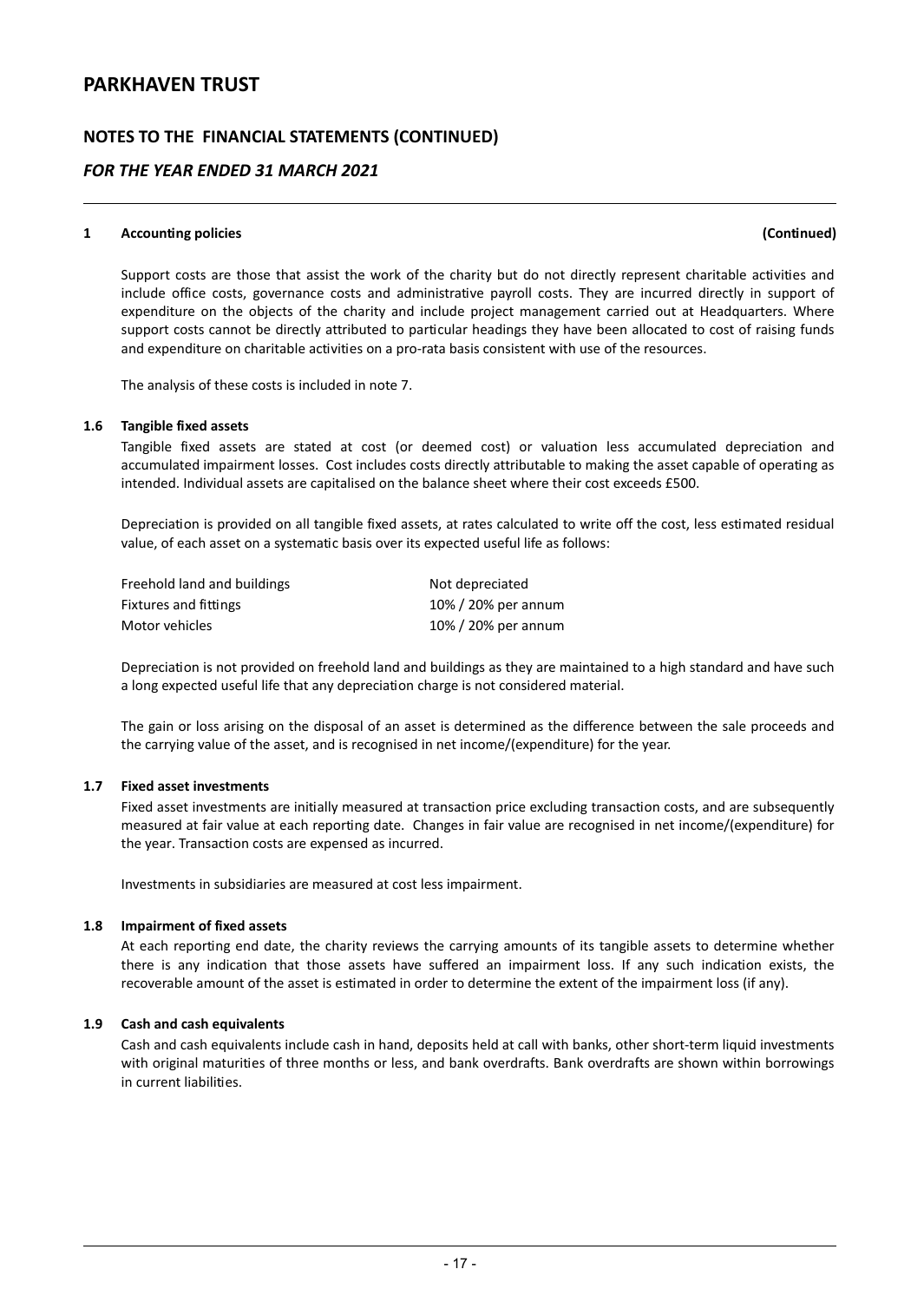### **NOTES TO THE FINANCIAL STATEMENTS (CONTINUED)**

### *FOR THE YEAR ENDED 31 MARCH 2021*

#### **1 Accounting policies (Continued)**

**1.10 Financial instruments**

The charity has elected to apply the provisions of Section 11 'Basic Financial Instruments' and Section 12 'Other Financial Instruments Issues' of FRS 102 to all of its financial instruments.

Financial instruments are recognised in the charity's balance sheet when the charity becomes party to the contractual provisions of the instrument.

Financial assets and liabilities are offset, with the net amounts presented in the financial statements, when there is a legally enforceable right to set off the recognised amounts and there is an intention to settle on a net basis or to realise the asset and settle the liability simultaneously.

#### *Basic financial assets*

Basic financial assets, which include debtors and cash and bank balances, are initially measured at transaction price including transaction costs and are subsequently carried at amortised cost using the effective interest method unless the arrangement constitutes a financing transaction, where the transaction is measured at the present value of the future receipts discounted at a market rate of interest. Financial assets classified as receivable within one year are not amortised.

#### *Impairment of financial assets*

Financial assets, other than those held at fair value through income and expenditure, are assessed for indicators of impairment at each reporting date. Financial assets are impaired where there is objective evidence that, as a result of one or more events that occurred after the initial recognition of the financial asset, the estimated future cash flows have been affected.

If an asset is impaired, the impairment loss is the difference between the carrying amount and the present value of the estimated cash flows discounted at the asset's original effective interest rate. The impairment loss is recognised in net income/(expenditure) for the year.

If there is a decrease in the impairment loss arising from an event occurring after the impairment was recognised, the impairment is reversed. The reversal is such that the current carrying amount does not exceed what the carrying amount would have been, had the impairment not previously been recognised. The impairment reversal is recognised in net income/(expenditure) for the year.

#### *Derecognition of financial assets*

Financial assets are derecognised only when the contractual rights to the cash flows from the asset expire or are settled, or when the charity transfers the financial asset and substantially all the risks and rewards of ownership to another entity, or if some significant risks and rewards of ownership are retained but control of the asset has transferred to another party that is able to sell the asset in its entirety to an unrelated third party.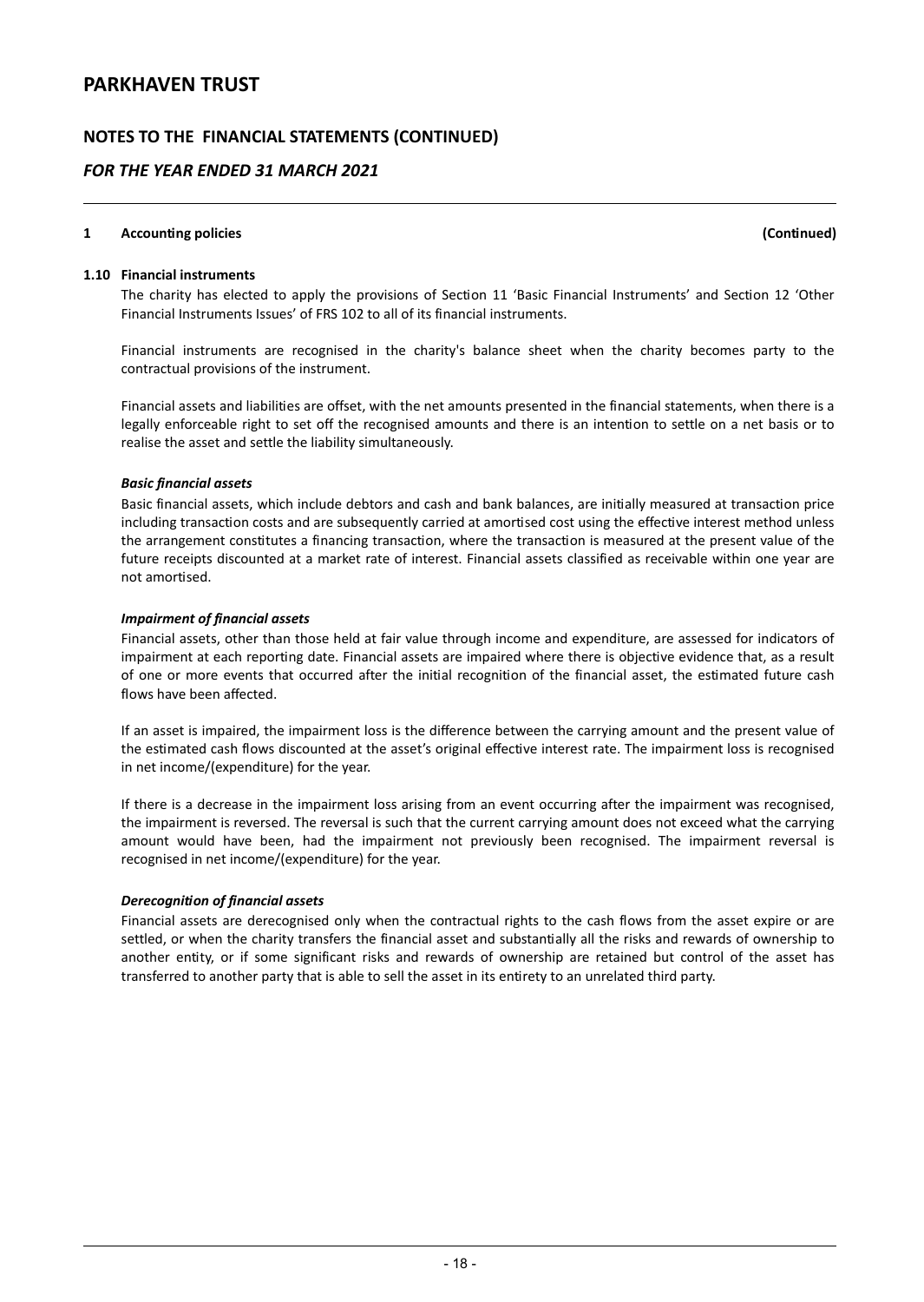### **NOTES TO THE FINANCIAL STATEMENTS (CONTINUED)**

### *FOR THE YEAR ENDED 31 MARCH 2021*

#### **1 Accounting policies (Continued)**

#### *Basic financial liabilities*

Basic financial liabilities, including creditors and bank loans are initially recognised at transaction price unless the arrangement constitutes a financing transaction, where the debt instrument is measured at the present value of the future payments discounted at a market rate of interest. Financial liabilities classified as payable within one year are not amortised.

Debt instruments are subsequently carried at amortised cost, using the effective interest rate method.

Trade creditors are obligations to pay for goods or services that have been acquired in the ordinary course of operations from suppliers. Amounts payable are classified as current liabilities if payment is due within one year or less. If not, they are presented as non-current liabilities. Trade creditors are recognised initially at transaction price and subsequently measured at amortised cost using the effective interest method.

#### *Derecognition of financial liabilities*

Financial liabilities are derecognised when the charity's contractual obligations expire or are discharged or cancelled.

#### **1.11 Taxation**

The charity is an exempt charity within the meaning of schedule 3 of the Charities Act 2011 and is considered to pass the tests set out in Paragraph 1 Schedule 6 of the Finance Act 2010 and therefore meets the definition of a charitable company for UK corporation tax purposes.

#### **1.12 Employee benefits**

When employees have rendered service to the charity, short-term employee benefits to which the employees are entitled are recognised at the undiscounted amount expected to be paid in exchange for that service.

Redundancy pay is payable when the employment of an individual who has been with the charity for more than two years is terminated.

#### **1.13 Retirement benefits**

The charity operates a defined contribution plan for the benefit of its employees. Contributions are expensed as they become payable.

#### **2 Critical accounting estimates and judgements**

In the application of the charity's accounting policies, the trustees are required to make judgements, estimates and assumptions about the carrying amount of assets and liabilities that are not readily apparent from other sources. The estimates and associated assumptions are based on historical experience and other factors that are considered to be relevant. Actual results may differ from these estimates.

The estimates and underlying assumptions are reviewed on an ongoing basis. Revisions to accounting estimates are recognised in the period in which the estimate is revised where the revision affects only that period, or in the period of the revision and future periods where the revision affects both current and future periods.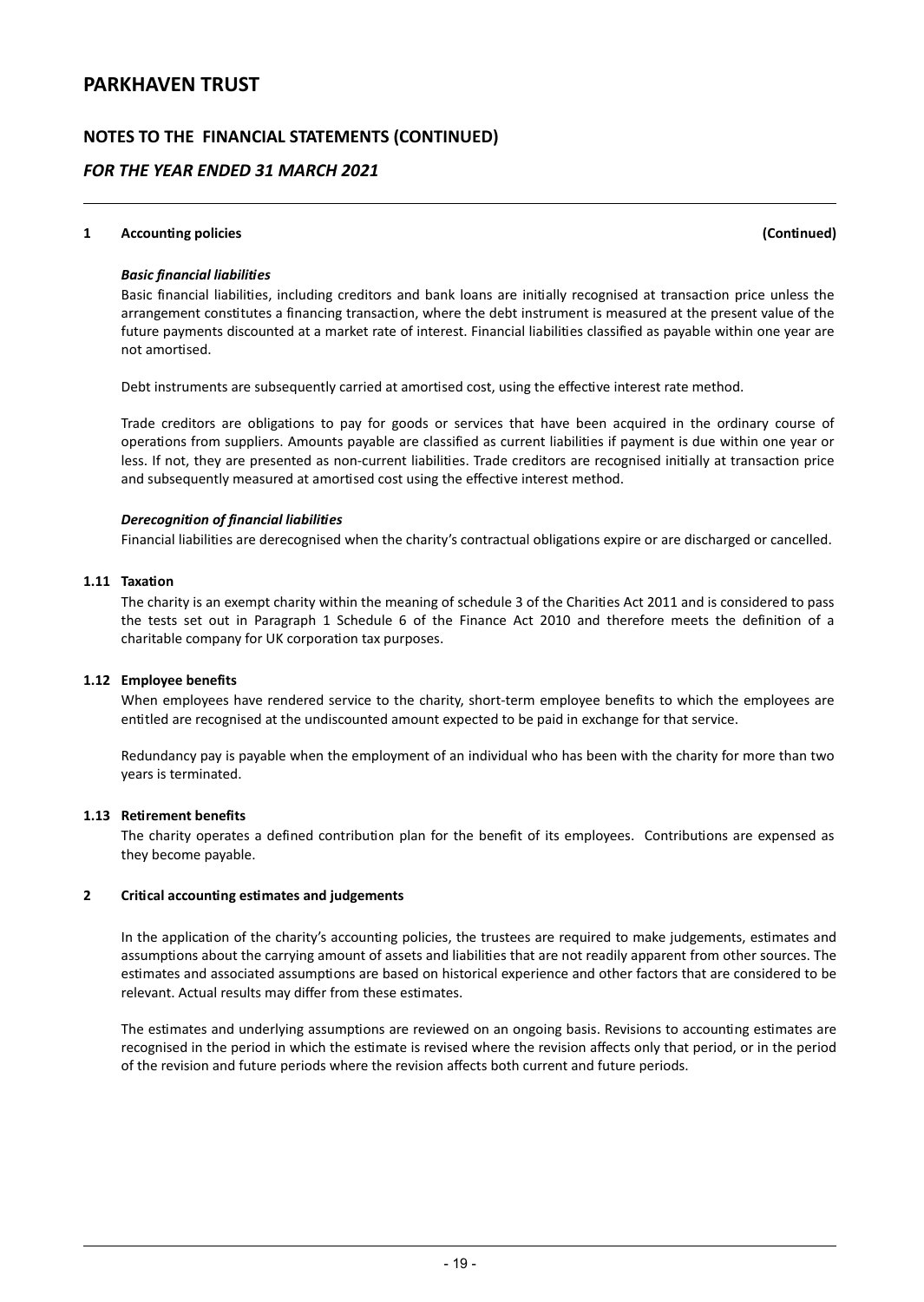# **NOTES TO THE FINANCIAL STATEMENTS (CONTINUED)**

### *FOR THE YEAR ENDED 31 MARCH 2021*

### **3 Donations and legacies**

|                     | <b>Unrestricted</b><br>funds<br>2021 | <b>Restricted</b><br>funds<br>2021 | <b>Total</b><br>2021 | Unrestricted<br>funds<br>2020 | Restricted<br>funds<br>2020 | Total<br>2020 |
|---------------------|--------------------------------------|------------------------------------|----------------------|-------------------------------|-----------------------------|---------------|
|                     | £                                    | £                                  | £                    | £                             | £                           | £             |
| Donations and gifts | 5,166                                | $\overline{\phantom{a}}$           | 5,166                | 7,897                         |                             | 7,897         |
| Grants receivable   | 256,790                              | 58,598                             | 315,388              | $\overline{\phantom{a}}$      | 100,000                     | 100,000       |
|                     |                                      |                                    |                      |                               |                             |               |
|                     | 261,956                              | 58,598                             | 320,554              | 7,897                         | 100,000                     | 107,897       |
|                     |                                      |                                    |                      |                               |                             |               |

#### **4 Charitable activities**

|           | Care and<br>support<br>services<br>2021<br>£ | <b>Care and</b><br>support<br>services<br>2020<br>E |
|-----------|----------------------------------------------|-----------------------------------------------------|
| Care fees | 4,374,587                                    | 3,642,273                                           |
|           |                                              |                                                     |

#### **5 Investments**

|                                    | <b>Unrestricted</b> Unrestricted |
|------------------------------------|----------------------------------|
| funds                              | funds                            |
| 2021                               | 2020                             |
| £                                  | f                                |
|                                    |                                  |
| Interest receivable<br>$2^{\circ}$ | 2,767                            |
|                                    |                                  |

#### **6 Other income**

|                                               | <b>Unrestricted</b> | Unrestricted             |
|-----------------------------------------------|---------------------|--------------------------|
|                                               | funds               | funds                    |
|                                               | 2021                | 2020                     |
|                                               | £                   | £                        |
| Net gain on disposal of tangible fixed assets | 30,446              | 1,046,809                |
| Other income                                  | 117,108             | $\overline{\phantom{a}}$ |
|                                               | 147,554             | 1,046,809                |
|                                               |                     |                          |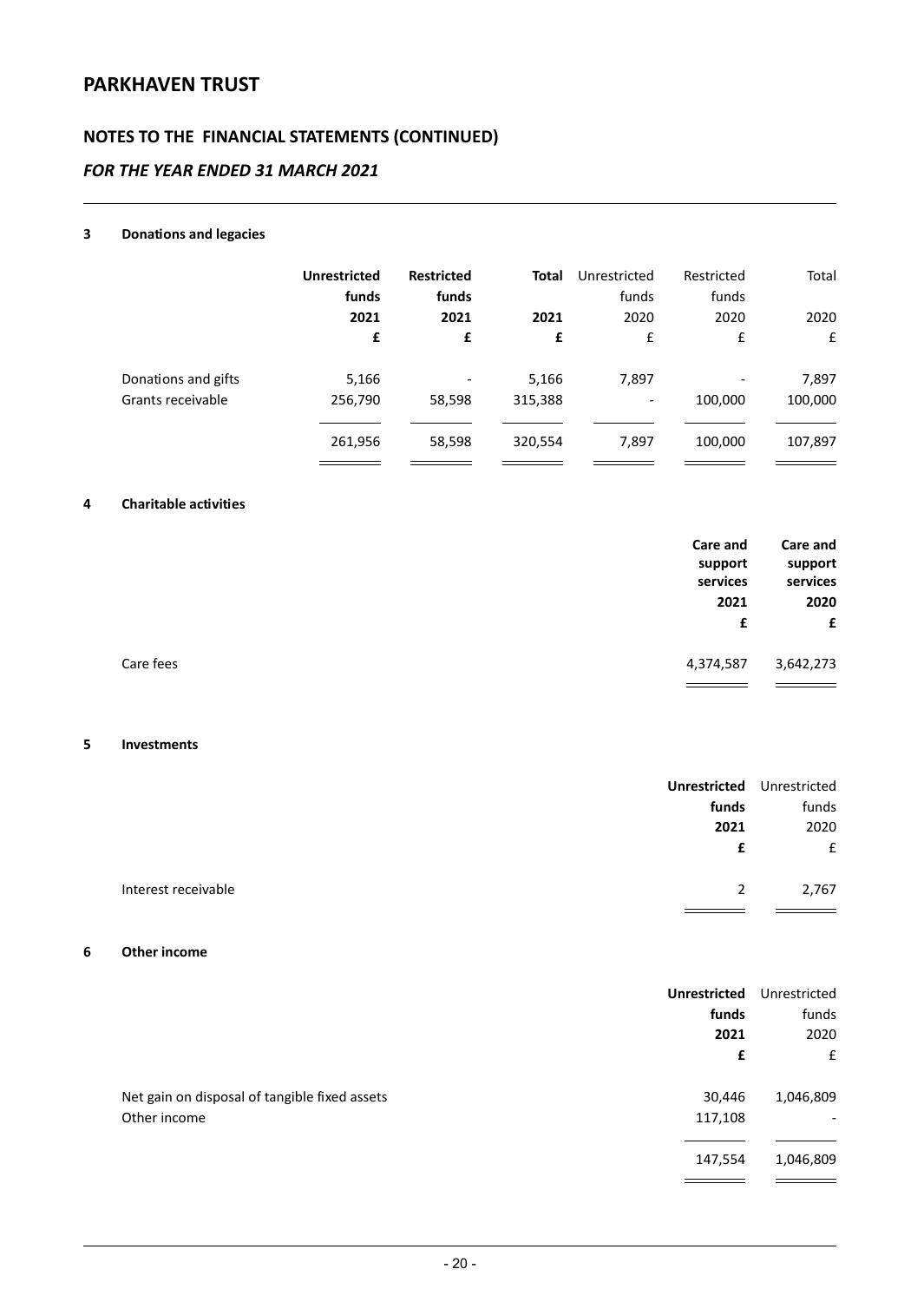# **NOTES TO THE FINANCIAL STATEMENTS (CONTINUED)**

### *FOR THE YEAR ENDED 31 MARCH 2021*

### **7 Charitable activities**

|                                            | Care and<br>support<br>services<br>2021 | Care and<br>support<br>services<br>2020 |
|--------------------------------------------|-----------------------------------------|-----------------------------------------|
|                                            | £                                       | £                                       |
|                                            |                                         |                                         |
| Staff costs                                | 3,120,372<br>51,536                     | 2,601,826<br>34,075                     |
| Depreciation and impairment                | 464,891                                 |                                         |
| Agency costs<br>Other staff costs          | 93,110                                  | 352,396<br>112,640                      |
| Rent, rates and water                      | 187,655                                 | 176,062                                 |
| Heat, light and power                      | 192,653                                 | 121,389                                 |
| Cleaning, maintenance and medical supplies | 154,170                                 | 121,730                                 |
| Catering                                   | 90,631                                  | 82,556                                  |
| Activity costs                             | 7,883                                   | 22,715                                  |
| Travel                                     | 5,572                                   | 6,727                                   |
| <b>Equipment costs</b>                     | 15,836                                  | 13,063                                  |
| Insurance                                  | 60,011                                  | 53,463                                  |
| Telephone and communications               | 15,127                                  | 14,860                                  |
| Bad and doubtful debts                     |                                         | 19,205                                  |
| Fees and licences                          | 24,150                                  | 20,541                                  |
| Loss on disposal of tangible fixed assets  | 7,332                                   | 9,936                                   |
|                                            |                                         |                                         |
|                                            | 4,490,929                               | 3,763,184                               |
| Share of support costs (see note 8)        | 325,727                                 | 398,367                                 |
| Share of governance costs (see note 8)     | 43,776                                  | 21,120                                  |
|                                            |                                         |                                         |
|                                            | 4,860,432                               | 4,182,671                               |
| Analysis by fund                           |                                         |                                         |
| Unrestricted funds                         | 4,801,834                               | 4,182,671                               |
| Restricted funds                           | 58,598                                  |                                         |
|                                            | 4,860,432                               | 4,182,671                               |
|                                            |                                         |                                         |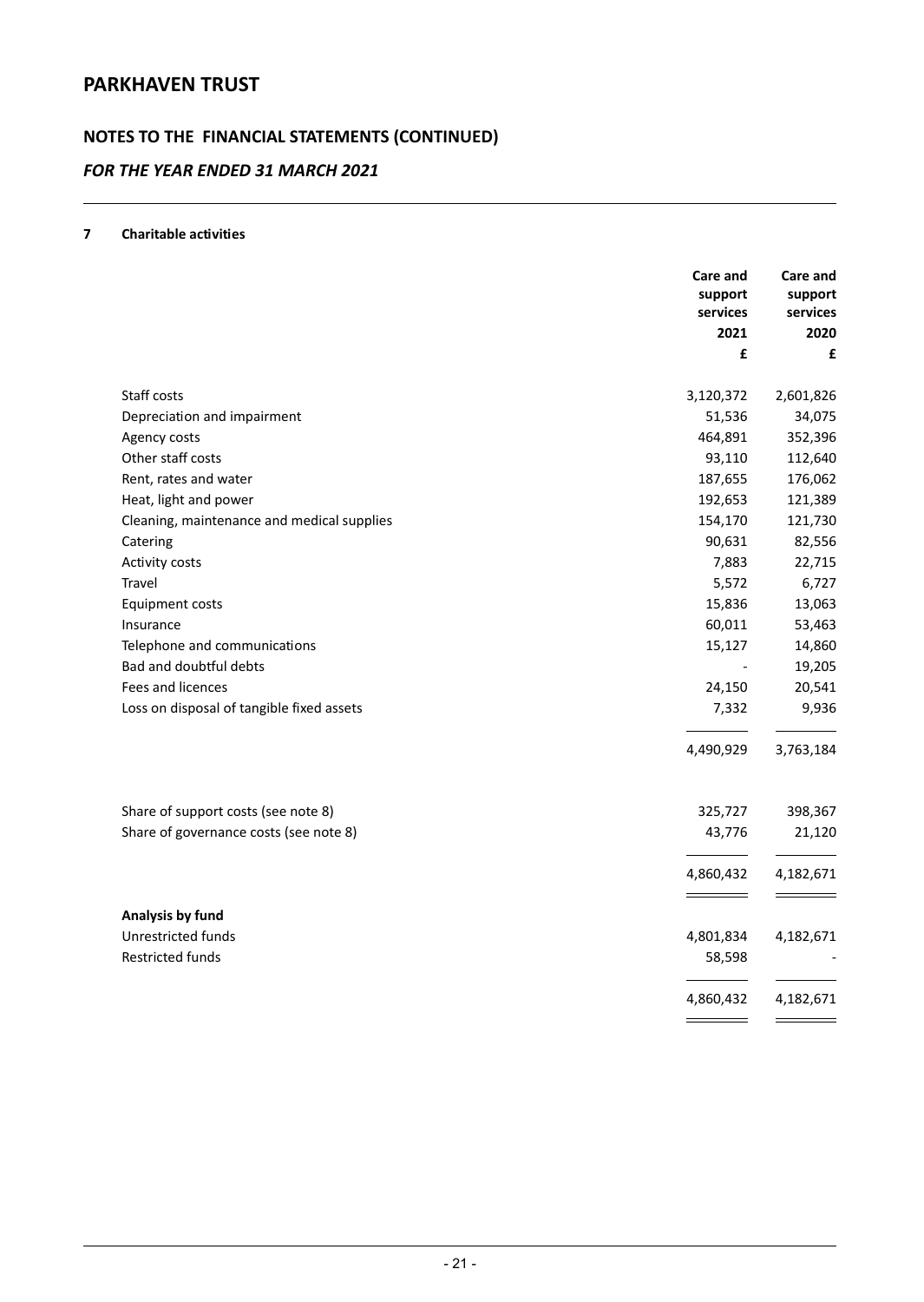# **NOTES TO THE FINANCIAL STATEMENTS (CONTINUED)**

### *FOR THE YEAR ENDED 31 MARCH 2021*

#### **8 Support costs**

|                           | <b>Support costs</b> | Governance<br>costs |         | 2021 Support costs | Governance<br>costs | 2020    |
|---------------------------|----------------------|---------------------|---------|--------------------|---------------------|---------|
|                           | £                    | £                   | £       | £                  | £                   | £       |
| Staff costs               | 232,332              |                     | 232,332 | 314,127            |                     | 314,127 |
| Depreciation              | 6,014                |                     | 6,014   | 7,337              |                     | 7,337   |
| Operating lease charges   | 17,007               |                     | 17,007  | 14,002             |                     | 14,002  |
| Office costs              | 15,373               |                     | 15,373  | 7,836              |                     | 7,836   |
| Legal and professional    | 25,373               |                     | 25,373  | 26,164             |                     | 26,164  |
| Information technology    | 9,063                |                     | 9,063   | 15,989             |                     | 15,989  |
| Advertising and marketing | 17,842               |                     | 17,842  | 12,912             |                     | 12,912  |
| Loan interest             | 2,723                |                     | 2,723   |                    |                     |         |
| Audit fees                |                      | 7,214               | 7,214   |                    | 6,500               | 6,500   |
| Trustees' indemnity       |                      |                     |         |                    |                     |         |
| insurance                 |                      | 1,400               | 1,400   |                    | 1,400               | 1,400   |
| Pension scheme advisory   |                      | 35,162              | 35,162  |                    | 13,220              | 13,220  |
|                           |                      |                     |         |                    |                     |         |
|                           | 325,727              | 43,776              | 369,503 | 398,367            | 21,120              | 419,487 |
|                           |                      |                     |         |                    |                     |         |
| Analysed between          |                      |                     |         |                    |                     |         |
| Charitable activities     | 325,727              | 43,776              | 369,503 | 398,367            | 21,120              | 419,487 |
|                           |                      |                     |         |                    |                     |         |

#### **9 Trustees**

None of the trustees (or any persons connected with them) received any remuneration or benefits from the charity during the year.

The trustees did not have any expenses reimbursed during the current or preceding year.

#### **10 Employees**

The average monthly number of employees during the year was:

|                             | 2021<br><b>Number</b> | 2020<br><b>Number</b> |
|-----------------------------|-----------------------|-----------------------|
| Care and ancillary services | 172                   | 181                   |
| Support                     | 10                    | 9                     |
|                             |                       |                       |
| Total                       | 182                   | 190                   |
|                             |                       |                       |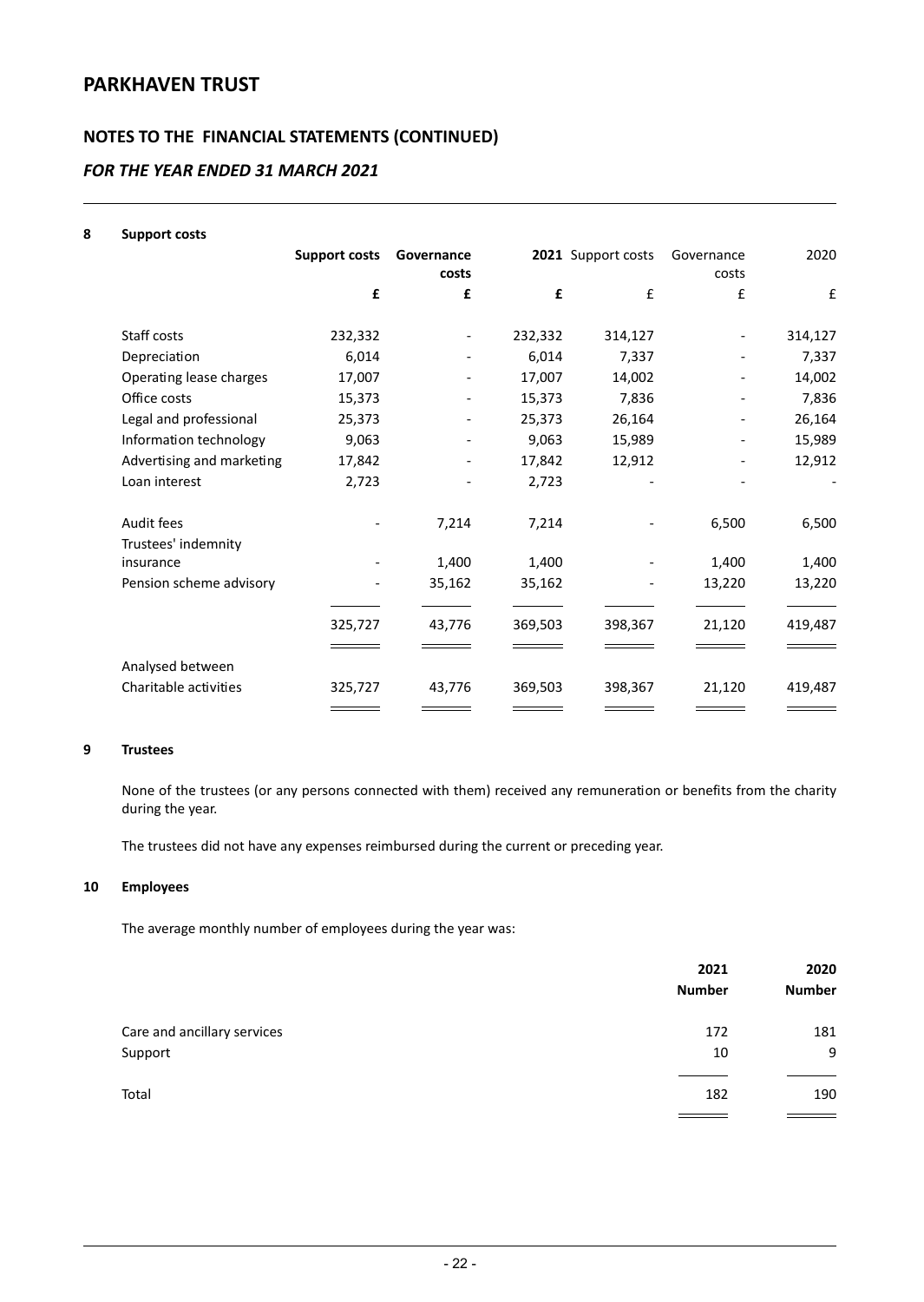### **NOTES TO THE FINANCIAL STATEMENTS (CONTINUED)**

### *FOR THE YEAR ENDED 31 MARCH 2021*

| 10 | <b>Employees</b>        |           | (Continued) |
|----|-------------------------|-----------|-------------|
|    | <b>Employment costs</b> | 2021      | 2020        |
|    |                         | £         | £           |
|    | Wages and salaries      | 3,093,080 | 2,687,883   |
|    | Social security costs   | 200,867   | 175,927     |
|    | Other pension costs     | 58,757    | 52,143      |
|    |                         |           |             |
|    |                         | 3,352,704 | 2,915,953   |
|    |                         |           |             |

The average number of full time equivalents was 149 (2019 150).

Total redundancy payments amount to £9,209 and relate to administrative staff (£8,276) and a gardener (£933).

The number of employees whose annual remuneration was £60,000 or more were:

|                   | 2021          | 2020          |
|-------------------|---------------|---------------|
|                   | <b>Number</b> | <b>Number</b> |
| £70,001 - £80,000 |               | $\mathbf{1}$  |
|                   |               |               |

### **11 Interest payable and similar expenses**

Interest on bank loans totalling £2,723 was paid during the year.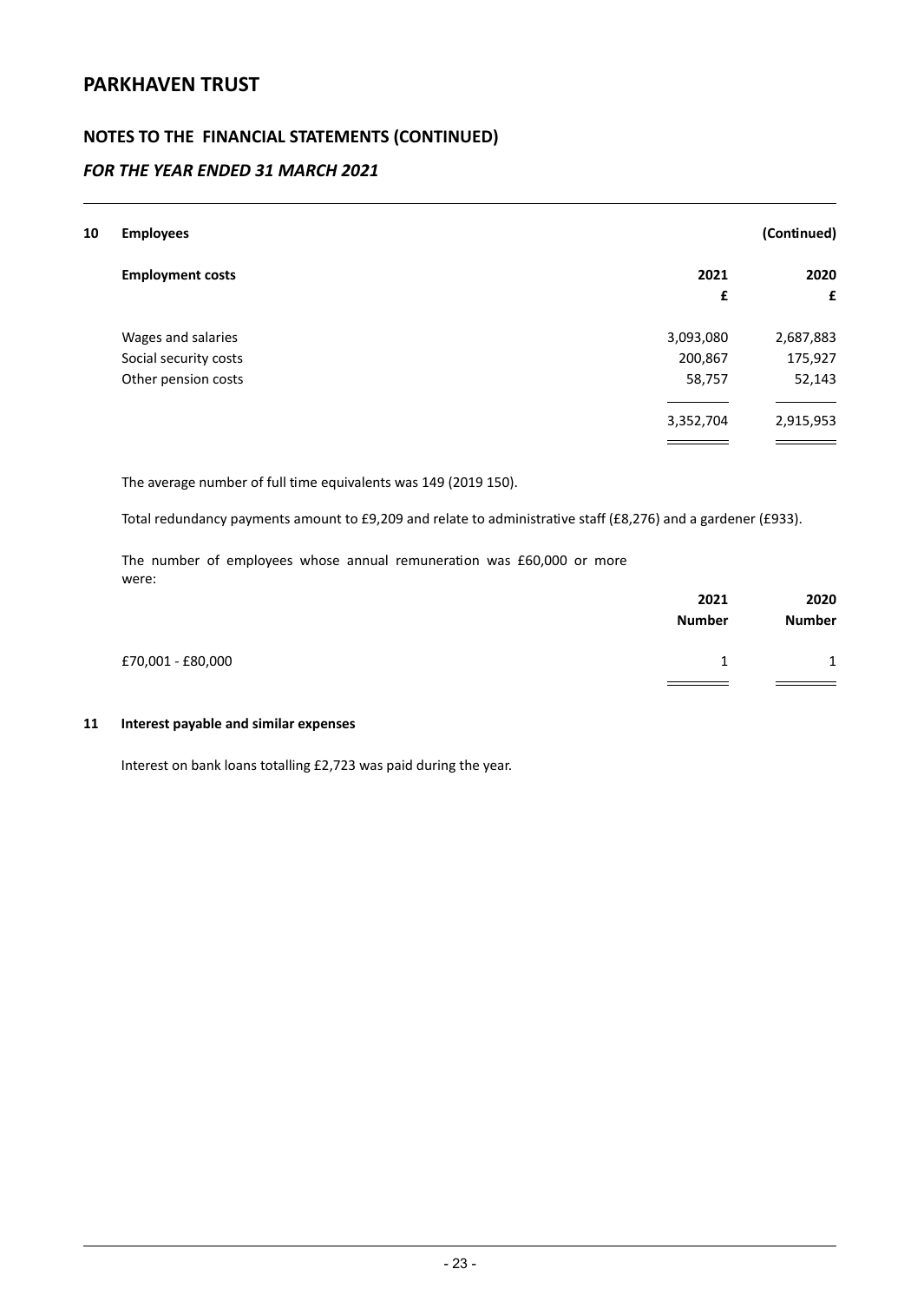### **NOTES TO THE FINANCIAL STATEMENTS (CONTINUED)**

### *FOR THE YEAR ENDED 31 MARCH 2021*

#### **12 Tangible fixed assets**

|                                    | <b>Freehold land</b><br>and buildings | <b>Fixtures and</b><br>fittings | <b>Motor vehicles</b> | <b>Total</b> |
|------------------------------------|---------------------------------------|---------------------------------|-----------------------|--------------|
|                                    | £                                     | £                               | £                     | £            |
| Cost                               |                                       |                                 |                       |              |
| At 1 April 2020                    | 11,088,848                            | 984,603                         | 45,801                | 12,119,252   |
| Additions                          | 388,252                               | 32,504                          |                       | 420,756      |
| Disposals                          |                                       | (395, 933)                      |                       | (395, 933)   |
| At 31 March 2021                   | 11,477,100                            | 621,174                         | 45,801                | 12,144,075   |
| <b>Depreciation and impairment</b> |                                       |                                 |                       |              |
| At 1 April 2020                    |                                       | 578,489                         | 45,801                | 624,290      |
| Depreciation charged in the year   |                                       | 57,549                          |                       | 57,549       |
| Eliminated in respect of disposals |                                       | (388, 601)                      |                       | (388, 601)   |
| At 31 March 2021                   |                                       | 247,437                         | 45,801                | 293,238      |
| <b>Carrying amount</b>             |                                       |                                 |                       |              |
| At 31 March 2021                   | 11,477,100                            | 373,737                         |                       | 11,850,837   |
| At 31 March 2020                   | 11,088,848                            | 406,113                         |                       | 11,494,961   |
|                                    |                                       |                                 |                       |              |

### **13 Fixed asset investments**

|                                 |              |                | Other<br>investments |
|---------------------------------|--------------|----------------|----------------------|
| <b>Cost or valuation</b>        |              |                |                      |
| At 1 April 2020 & 31 March 2021 |              |                | 2                    |
| <b>Carrying amount</b>          |              |                |                      |
| At 31 March 2021                |              |                | 2                    |
| At 31 March 2020                |              |                | 2                    |
|                                 |              |                |                      |
|                                 |              | 2021           | 2020                 |
| Other investments comprise:     | <b>Notes</b> | £              | £                    |
| Investments in subsidiaries     |              | $\overline{2}$ | 2                    |

The company owns the whole of the issued ordinary share capital of The Maghull Homes Limited, a company incorporated in England and Wales. The company has not traded during the year and its share capital and reserves at 31 March 2021 amounted to £2.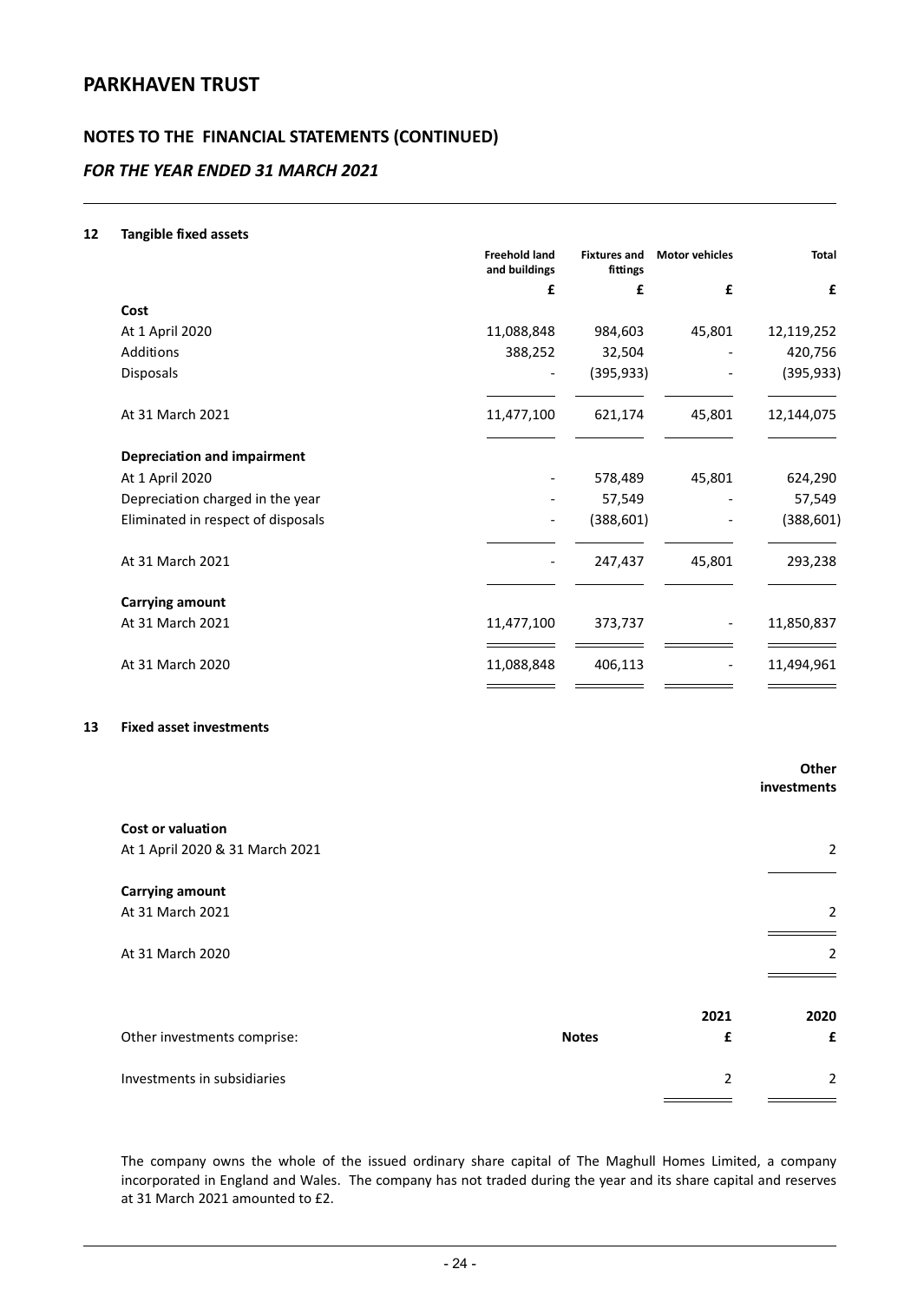# **NOTES TO THE FINANCIAL STATEMENTS (CONTINUED)**

### *FOR THE YEAR ENDED 31 MARCH 2021*

| 14 | <b>Financial instruments</b>                            |              | 2021      | 2020    |
|----|---------------------------------------------------------|--------------|-----------|---------|
|    |                                                         |              | £         | £       |
|    | <b>Carrying amount of financial assets</b>              |              |           |         |
|    | Debt instruments measured at amortised cost             |              | 1,121,011 | 750,937 |
|    | <b>Carrying amount of financial liabilities</b>         |              |           |         |
|    | Measured at amortised cost                              |              | 843,399   | 355,730 |
|    |                                                         |              |           |         |
| 15 | <b>Debtors</b>                                          |              |           |         |
|    |                                                         |              | 2021      | 2020    |
|    | Amounts falling due within one year:                    |              | £         | £       |
|    | Trade debtors                                           |              | 386,644   | 409,806 |
|    | Other debtors                                           |              | 21,474    | 4,200   |
|    | Prepayments and accrued income                          |              | 243,681   | 173,782 |
|    |                                                         |              | 651,799   | 587,788 |
| 16 | Creditors: amounts falling due within one year          |              |           |         |
|    |                                                         |              | 2021      | 2020    |
|    |                                                         | <b>Notes</b> | £         | £       |
|    | Other taxation and social security                      |              | 369,595   | 36,392  |
|    | Deferred income                                         | 19           |           | 1,634   |
|    | Payments received on account                            |              | 124,610   | 216,682 |
|    | Trade creditors                                         |              | 207,889   | 249,892 |
|    | Other creditors                                         |              | 47,677    | 26,846  |
|    | Accruals and deferred income                            |              | 145,116   | 78,992  |
|    |                                                         |              | 894,887   | 610,438 |
|    |                                                         |              |           |         |
| 17 | Creditors: amounts falling due after more than one year |              | 2021      | 2020    |
|    |                                                         | <b>Notes</b> | £         | £       |
|    |                                                         |              |           |         |

Bank loans **18** 507,500 -

L,

 $=$ 

 $\overline{\phantom{a}}$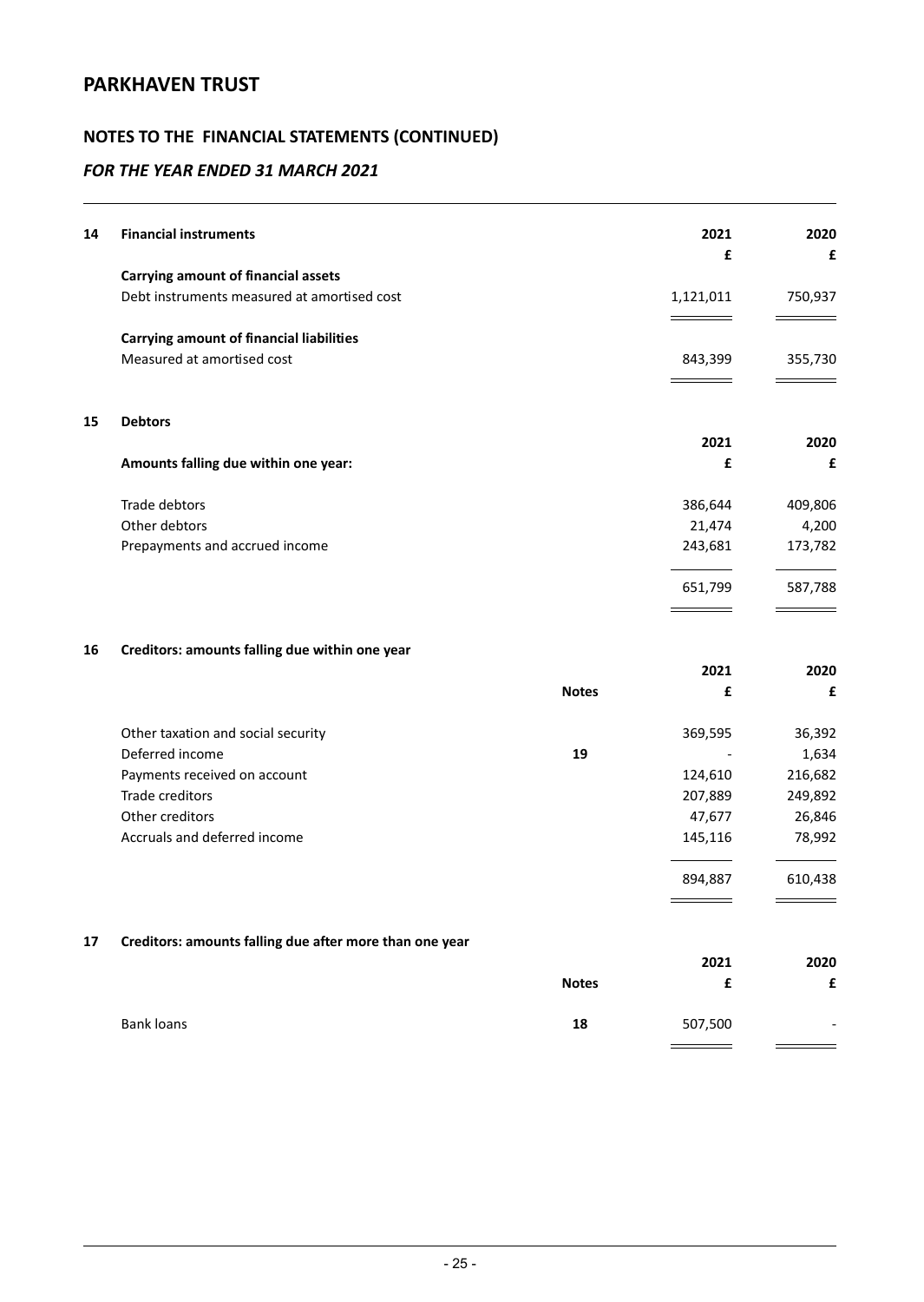### **NOTES TO THE FINANCIAL STATEMENTS (CONTINUED)**

### *FOR THE YEAR ENDED 31 MARCH 2021*

#### **18 Loans and overdrafts**

|                                                         | 2021<br>£ | 2020<br>£      |
|---------------------------------------------------------|-----------|----------------|
|                                                         |           |                |
| <b>Bank loans</b>                                       | 507,500   | -              |
|                                                         |           |                |
| Payable after one year                                  | 507,500   |                |
|                                                         |           |                |
| Amounts included above which fall due after five years: |           |                |
| Payable other than by instalments                       | 507,500   | $\overline{a}$ |
|                                                         |           |                |

On 7th October 2020 the charity received a loan of £507,500 from Lloyds Bank. The loan is interest only and is repayable by a single instalment in October 2022. Interest is charged annually at a rate of 1.17% above LIBOR.

The loan is secured by way of legal charges dated 19th October 2020 over the properties at James Page House and Kyffin Taylor House.

#### **19 Deferred income**

|                       | 2021                     | 2020                                         |
|-----------------------|--------------------------|----------------------------------------------|
|                       |                          | £                                            |
| Other deferred income | $\overline{\phantom{a}}$ | 1,634                                        |
|                       |                          | the control of the control of the control of |

### **20 Retirement benefit schemes**

#### **Defined contribution schemes**

The charity operates a defined contribution pension scheme for all qualifying employees. The assets of the scheme are held separately from those of the charity in an independently administered fund.

The charge to profit or loss in respect of defined contribution schemes was £56,657 (2020 - £50,337).

#### **Defined benefit schemes**

The charity operates a defined benefit pension plan for qualifying employees providing benefits based upon final pensionable pay. The pension plan is funded by the payment of contributions in accordance with the advice of the scheme actuary and assets of the plan are held in a separately administered fund.

The most recent comprehensive actuarial valuation of pension plan assets and the present value of the defined benefit obligation was carried out at 31st March 2020.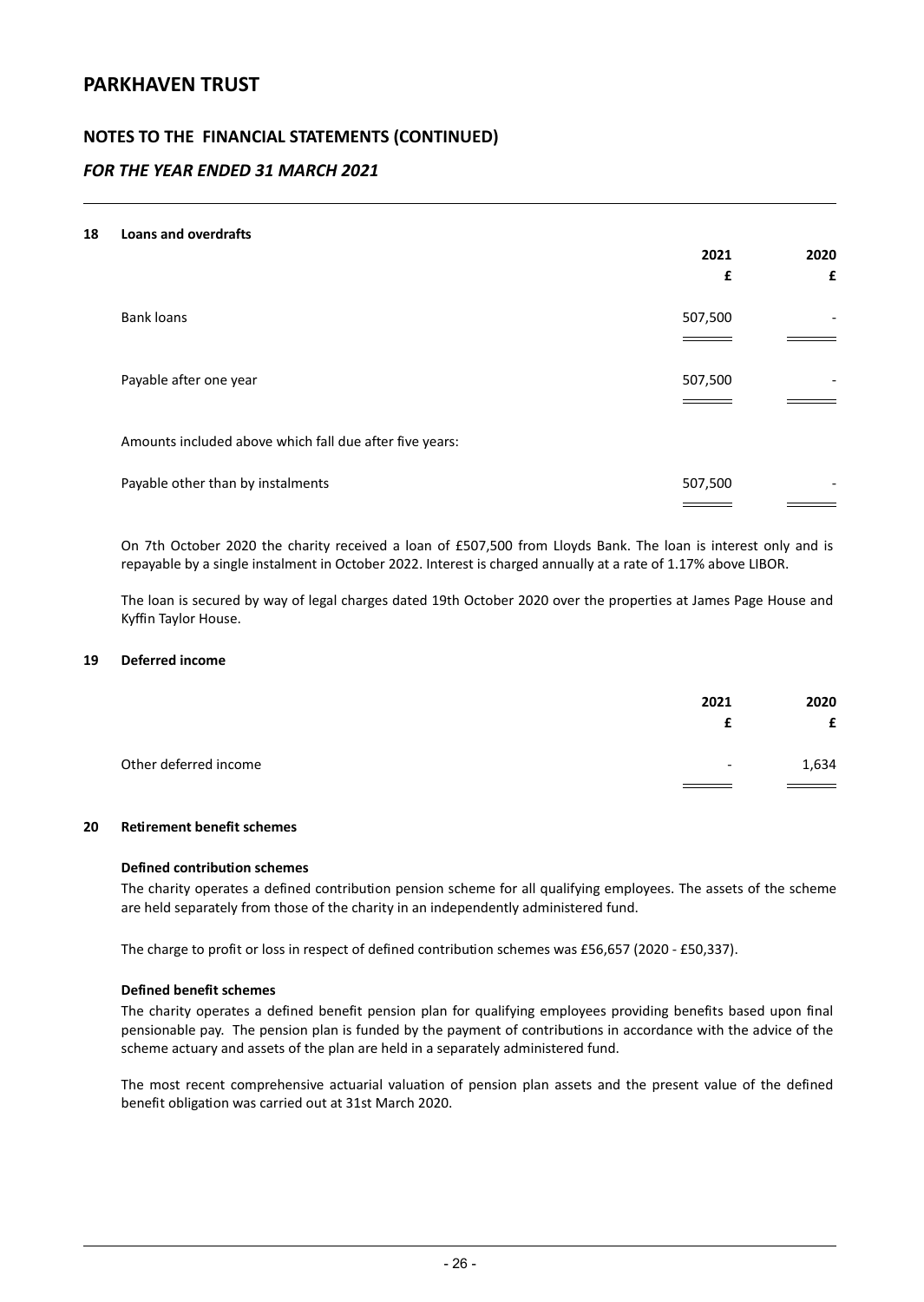# **NOTES TO THE FINANCIAL STATEMENTS (CONTINUED)**

| 20 | <b>Retirement benefit schemes</b>                                   |            | (Continued)  |
|----|---------------------------------------------------------------------|------------|--------------|
|    | Key assumptions                                                     |            |              |
|    |                                                                     | 2021       | 2020         |
|    |                                                                     | %          | %            |
|    | Discount rate                                                       | 1.86       | 2.31         |
|    | Expected rate of inflation                                          | 3.44       | 2.75         |
|    | Pension increases (RPI max 5.0%)                                    | 3.34       | 2.73         |
|    | Pension increases (RPI max 5.0%, min 3.0%)                          | 3.72       | 3.42         |
|    | Mortality assumptions                                               |            |              |
|    | The assumed life expectations on retirement at age 65 are:          |            |              |
|    |                                                                     | 2021       | 2020         |
|    |                                                                     | Years      | <b>Years</b> |
|    | Retiring today                                                      |            |              |
|    | - Males                                                             | 21.7       | 21.7         |
|    | - Females                                                           | 24         | 24           |
|    | Retiring in 20 years                                                |            |              |
|    | - Males                                                             | 22.7       | 22.7         |
|    | - Females                                                           | 25.2       | 25.2         |
|    | Amounts recognised in the profit and loss account:                  |            |              |
|    |                                                                     | 2021       | 2020         |
|    |                                                                     | £          | £            |
|    | Other costs and income                                              | 2,100      | 1,806        |
|    |                                                                     |            |              |
|    | Amounts taken to other comprehensive income:                        |            |              |
|    |                                                                     | 2021       | 2020         |
|    |                                                                     | £          | £            |
|    | Actual return on scheme assets                                      | (464, 127) | 234,161      |
|    | Less: calculated interest element                                   | 65,326     | 77,577       |
|    | Return on scheme assets excluding interest income                   | (398, 801) | 311,738      |
|    | Actuarial changes related to obligations                            | 456,203    | (385, 675)   |
|    | Effects of changes in the amount of surplus that is not recoverable | (19, 501)  | 72,131       |
|    | Total costs/(income)                                                | 37,901     | (1,806)      |
|    |                                                                     |            |              |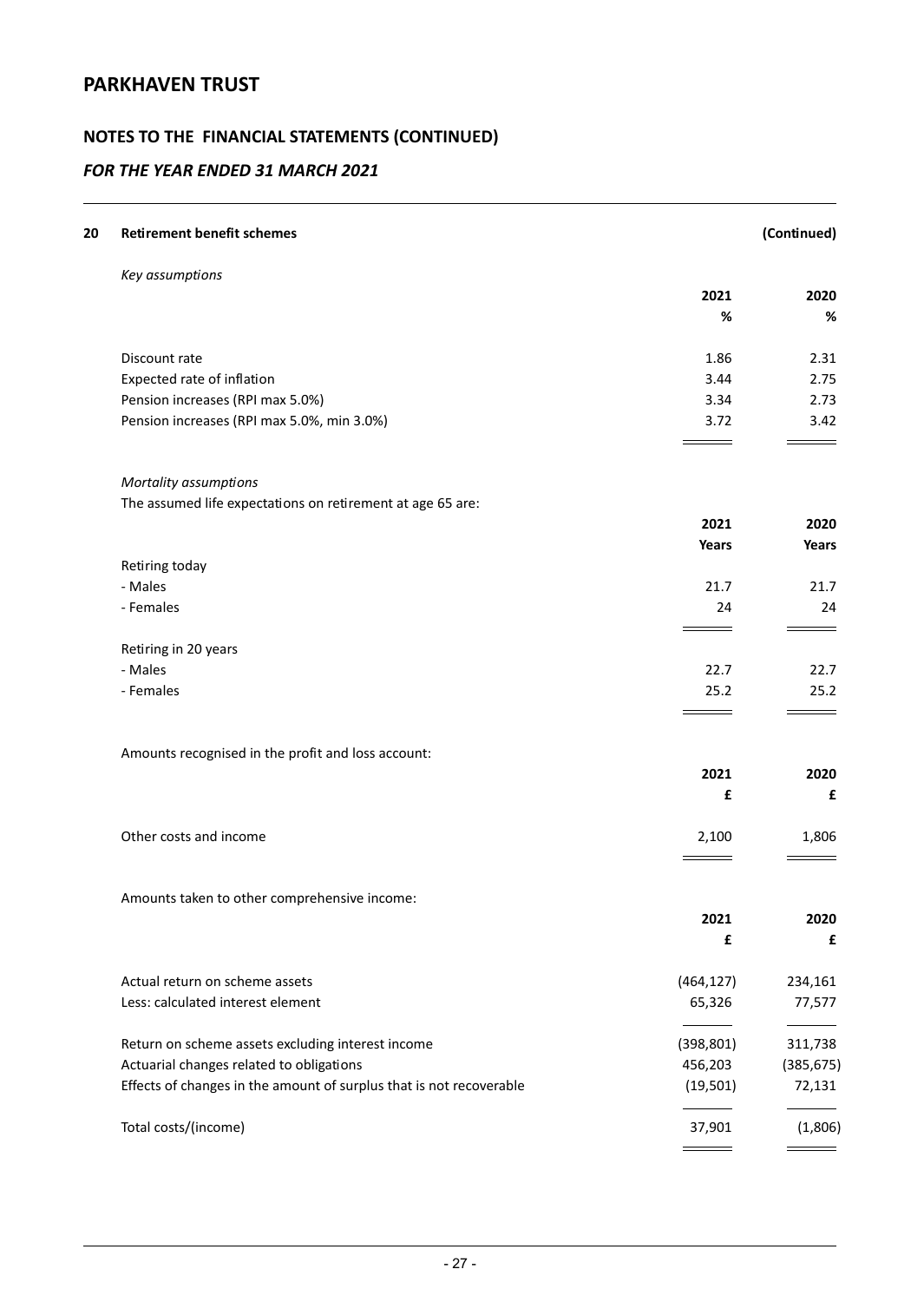# **NOTES TO THE FINANCIAL STATEMENTS (CONTINUED)**

| 20 | <b>Retirement benefit schemes</b>                                                                                                       |             | (Continued)   |
|----|-----------------------------------------------------------------------------------------------------------------------------------------|-------------|---------------|
|    | The amounts included in the balance sheet arising from the charity's obligations in<br>respect of defined benefit plans are as follows: |             |               |
|    |                                                                                                                                         | 2021<br>£   | 2020<br>£     |
|    | Present value of defined benefit obligations                                                                                            | 3,291,226   | 2,886,271     |
|    | Fair value of plan assets                                                                                                               | (3,488,961) | (3, 103, 507) |
|    | Surplus in scheme                                                                                                                       | (197, 735)  | (217, 236)    |
|    | Restriction on scheme assets                                                                                                            | 197,735     | 217,236       |
|    | Total liability recognised                                                                                                              |             |               |
|    | Movements in the present value of defined benefit obligations:                                                                          |             |               |
|    |                                                                                                                                         |             | 2021<br>£     |
|    | Liabilities at 1 April 2020                                                                                                             |             | 2,886,271     |
|    | Benefits paid                                                                                                                           |             | (116, 574)    |
|    | Actuarial gains and losses                                                                                                              |             | 456,203       |
|    | Interest cost                                                                                                                           |             | 65,326        |
|    | At 31 March 2021                                                                                                                        |             | 3,291,226     |
|    | The defined benefit obligations arise from plans funded as follows:                                                                     |             |               |
|    |                                                                                                                                         |             | 2021          |
|    |                                                                                                                                         |             | £             |
|    | Wholly unfunded obligations                                                                                                             |             |               |
|    | Wholly or partly funded obligations                                                                                                     |             | 3,291,226     |
|    |                                                                                                                                         |             | 3,291,226     |
|    |                                                                                                                                         |             |               |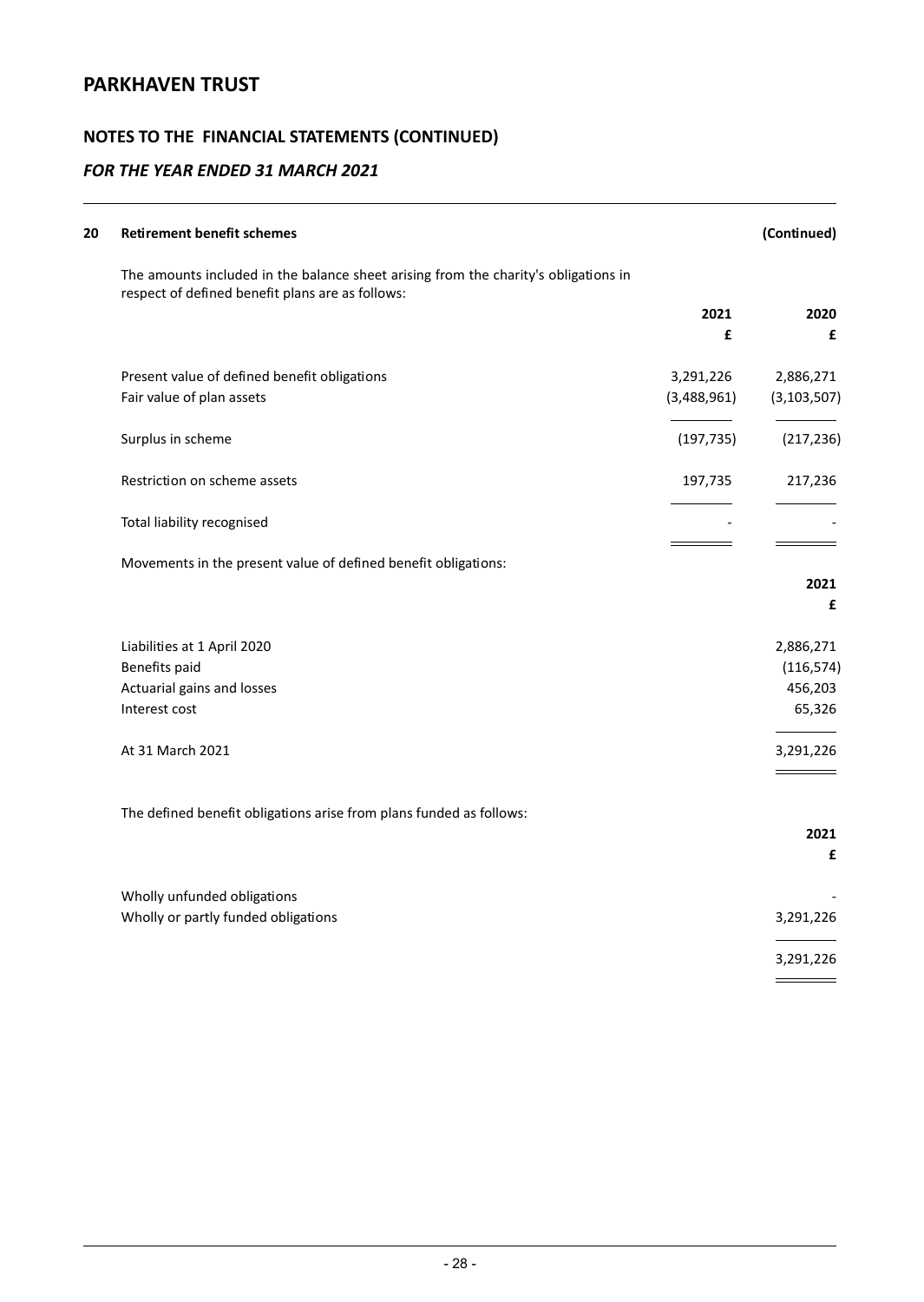# **NOTES TO THE FINANCIAL STATEMENTS (CONTINUED)**

| (Continued)            | <b>Retirement benefit schemes</b>                                         |
|------------------------|---------------------------------------------------------------------------|
|                        | Movements in the fair value of plan assets:                               |
| 2021                   |                                                                           |
|                        |                                                                           |
| 3,103,507              | Fair value of assets at 1 April 2020                                      |
| 65,326                 | Interest income                                                           |
| 398,801                | Return on plan assets (excluding amounts included in net interest)        |
| (116, 574)             | Benefits paid                                                             |
| 40,001                 | Contributions by the employer                                             |
| (2, 100)               | Other                                                                     |
| 3,488,961              | At 31 March 2021                                                          |
|                        | The fair value of plan assets at the reporting period end was as follows: |
| 2021<br>2020           |                                                                           |
| £                      |                                                                           |
| 1,143,990<br>1,491,765 | Equities and property                                                     |
|                        | <b>Fixed interest bonds</b>                                               |
| 1,182,259<br>1,210,287 |                                                                           |
| 296,955<br>291,667     | Cash and other                                                            |
| 489,954<br>485,591     | Annuities                                                                 |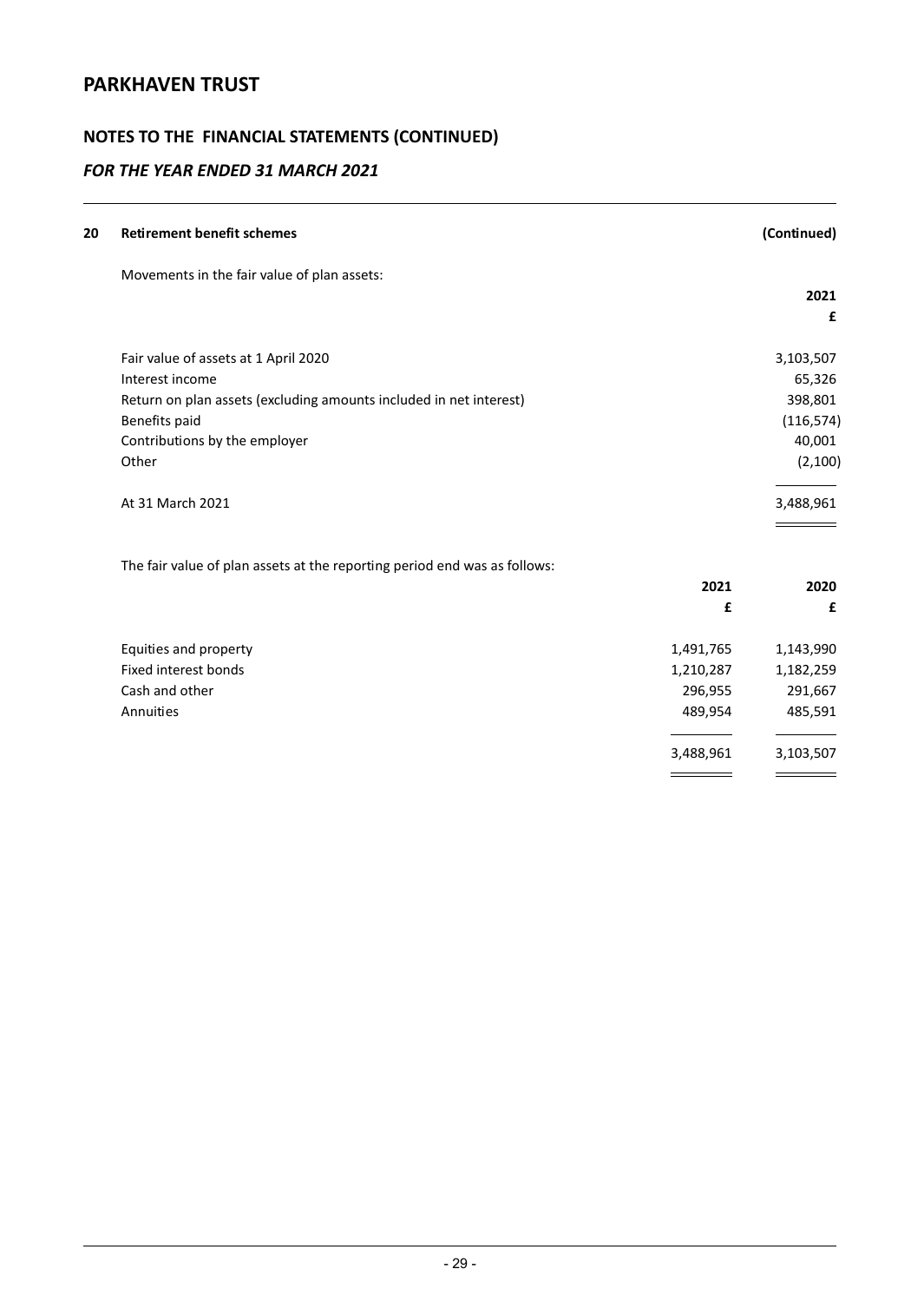### **NOTES TO THE FINANCIAL STATEMENTS (CONTINUED)**

### *FOR THE YEAR ENDED 31 MARCH 2021*

#### **21 Restricted funds**

The income funds of the charity include restricted funds comprising the following unexpended balances of donations and grants held on trust for specific purposes:

|                               |                                   | <b>Movement in</b><br>funds |                                   | <b>Movement in funds</b> |                    |                                    |
|-------------------------------|-----------------------------------|-----------------------------|-----------------------------------|--------------------------|--------------------|------------------------------------|
|                               | <b>Balance at</b><br>1 April 2019 | Income                      | <b>Balance at</b><br>1 April 2020 | Income                   | <b>Expenditure</b> | <b>Balance at</b><br>31 March 2021 |
|                               | £                                 | £                           | £                                 | £                        | £                  | £                                  |
| <b>Big Lottery Grant Fund</b> | 7,870                             |                             | 7,870                             |                          |                    | 7,870                              |
| <b>Sefton Social Services</b> | 140,000                           | $\overline{\phantom{a}}$    | 140,000                           |                          |                    | 140,000                            |
| Garfield Weston               | 50,000                            |                             | 50,000                            |                          |                    | 50,000                             |
| <b>Dunhill Medical Centre</b> | 85,000                            |                             | 85,000                            |                          |                    | 85,000                             |
| Clothworkers Foundation       | 40,000                            |                             | 40,000                            |                          |                    | 40,000                             |
| The Wolfson Foundation        |                                   | 100,000                     | 100,000                           |                          |                    | 100,000                            |
| The National Lottery          |                                   |                             |                                   |                          |                    |                                    |
| <b>Community Fund</b>         |                                   |                             |                                   | 58,598                   | (58, 598)          |                                    |
|                               |                                   |                             |                                   |                          |                    |                                    |
|                               | 322,870                           | 100,000                     | 422,870                           | 58,598                   | (58, 598)          | 422,870                            |
|                               |                                   |                             |                                   |                          |                    |                                    |

Big Lottery Fund provided a grant as a contribution towards a new Cricket Pavilion.

The Wolfson Foundation has provided a grant of £100,000 to support the cost of The Beeches.

All of the remainder have provided grants to support the cost of building the Willow Centre.

The above funds are represented by tangible fixed assets and as the charity has a policy of not depreciating its freehold property, these funds will remain until such time as the properties are disposed.

The National Lottery Community Fund provided a grant of £58,598 as part of the Coronavirus Community Support Fund programme. This funding was provided to assist the charity in paying operational costs during the Covid 19 pandemic.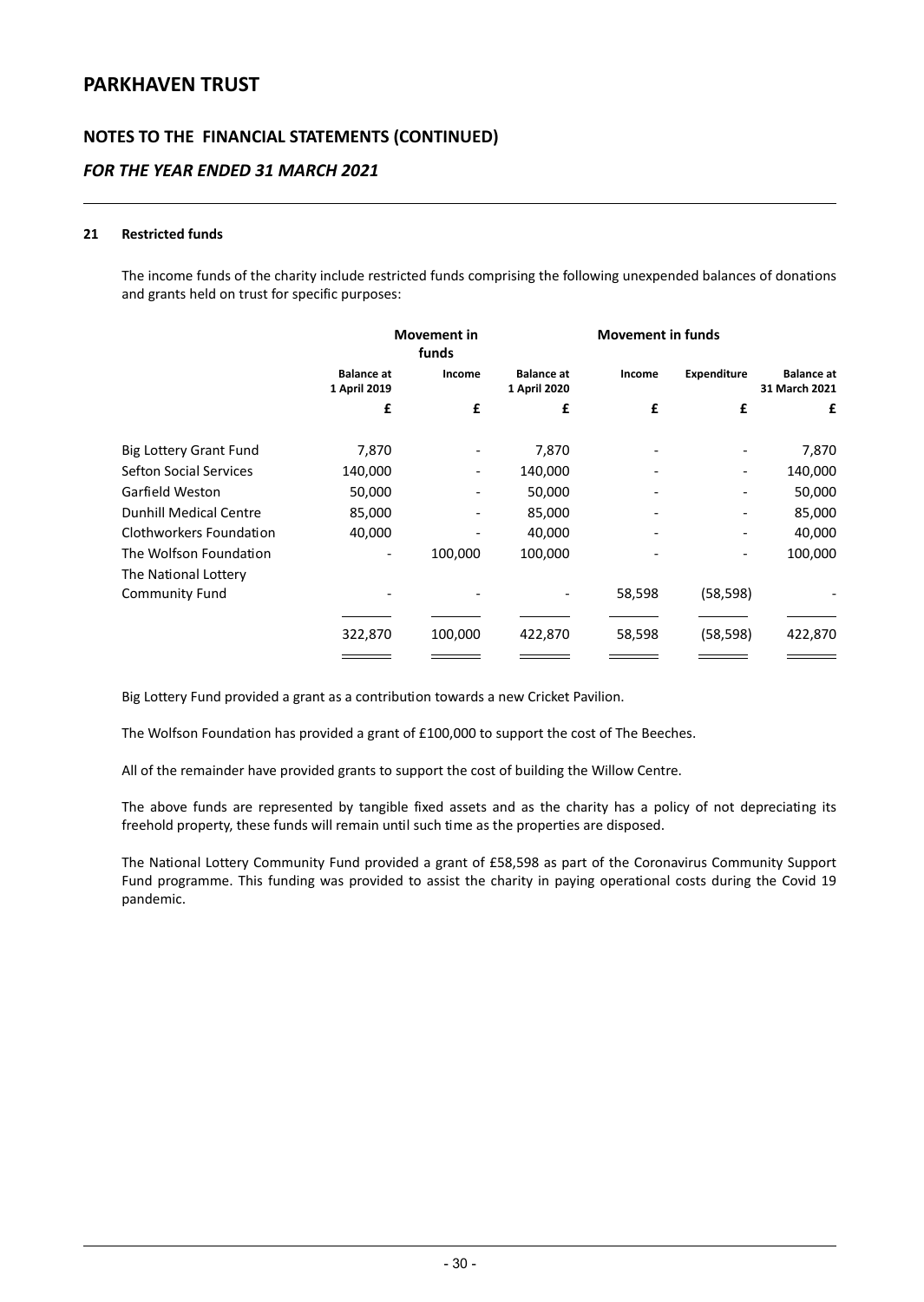### **NOTES TO THE FINANCIAL STATEMENTS (CONTINUED)**

### *FOR THE YEAR ENDED 31 MARCH 2021*

#### **22 Designated funds**

The income funds of the charity include the following designated funds which have been set aside out of unrestricted funds by the trustees for specific purposes:

|                            |                                   | <b>Movement in funds</b> |                       |              |                                     |                                    |
|----------------------------|-----------------------------------|--------------------------|-----------------------|--------------|-------------------------------------|------------------------------------|
|                            | <b>Balance at</b><br>1 April 2019 | designations             | New Utilised/released | 1 April 2020 | <b>Balance at Utilised/released</b> | <b>Balance</b> at<br>31 March 2021 |
|                            | £                                 | £                        |                       | £            | f                                   | £                                  |
| Buildings development fund | 1,778,384                         | 1,046,809                | (2,247,928)           | 577,265      | (388, 252)                          | 189,013                            |
|                            | 1,778,384                         | 1,046,809                | (2,247,928)           | 577,265      | (388, 252)                          | 189,013                            |
|                            |                                   |                          |                       |              |                                     |                                    |

The trustees have set aside the proceeds from the sales of Westover Close and land at Liverpool Road as a buildings development fund.

#### **23 Analysis of net assets between funds**

|                                                          | <b>Unrestricted</b><br>funds | <b>Restricted</b><br>funds | <b>Total</b> | Unrestricted<br>funds | Restricted<br>funds | Total      |
|----------------------------------------------------------|------------------------------|----------------------------|--------------|-----------------------|---------------------|------------|
|                                                          | 2021                         | 2021                       | 2021         | 2020                  | 2020                | 2020       |
|                                                          | £                            | £                          | £            | £                     | £                   | £          |
| Fund balances at 31<br>March 2021 are<br>represented by: |                              |                            |              |                       |                     |            |
| Tangible assets                                          | 11,427,967                   | 422,870                    | 11,850,837   | 11,072,091            | 422,870             | 11,494,961 |
| Investments                                              | 2                            |                            |              | 2                     |                     | 2          |
| Current assets/(liabilities)                             | 318,888                      |                            | 318,888      | 222,900               |                     | 222,900    |
| Long term liabilities                                    | (507,500)                    | $\overline{\phantom{a}}$   | (507, 500)   |                       |                     |            |
|                                                          | 11,239,357                   | 422,870                    | 11,662,227   | 11,294,993            | 422,870             | 11,717,863 |
|                                                          |                              |                            |              |                       |                     |            |

#### **24 Operating lease commitments**

#### **Lessee**

The total future minimum lease payments under non-cancellable operating losses are as follows:

|                            | 2021<br>£ | 2020<br>£ |
|----------------------------|-----------|-----------|
| Within one year            | 5,337     | 5,370     |
| Between two and five years | 13,341    | 18,796    |
|                            | 18,678    | 24,166    |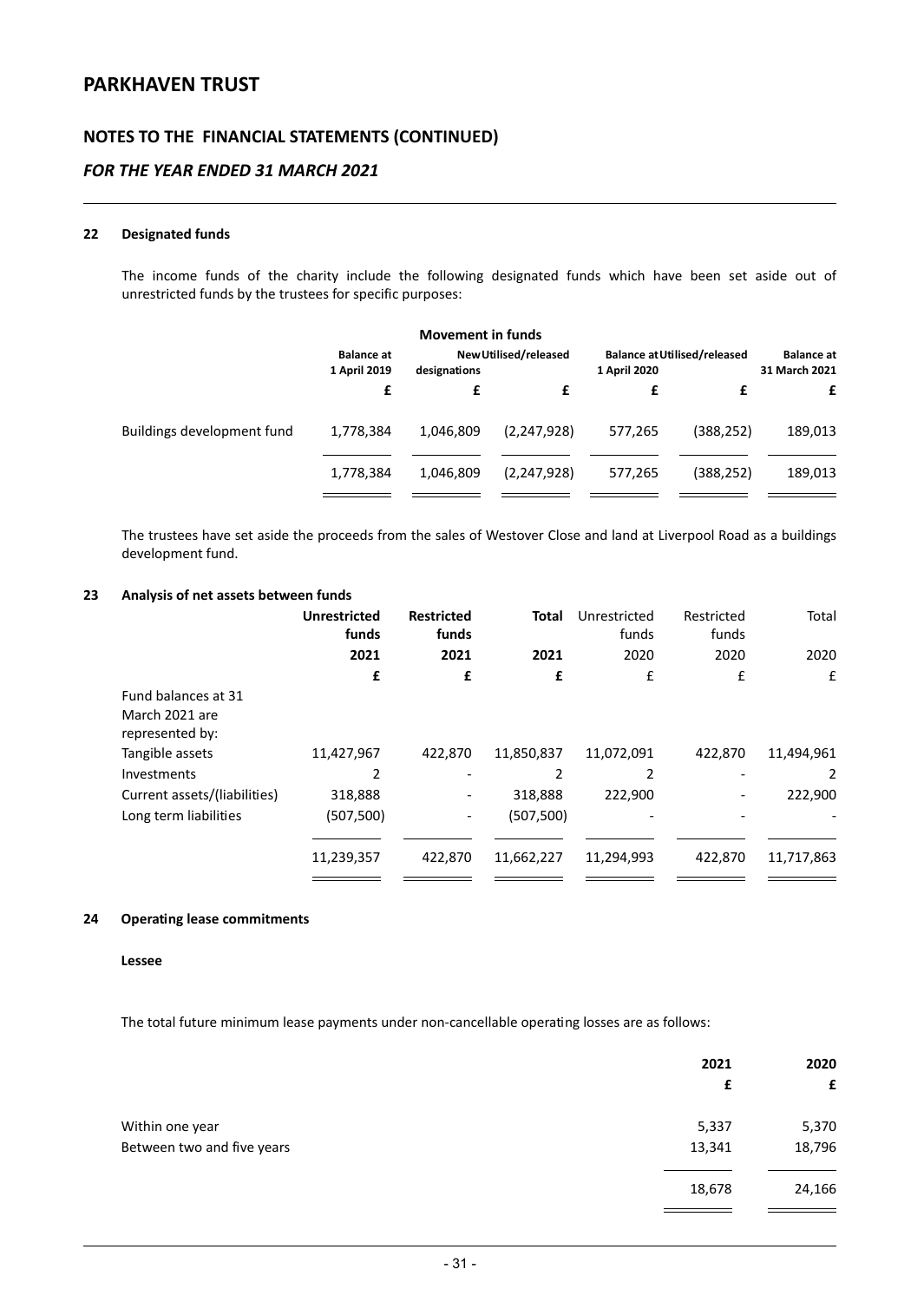### **NOTES TO THE FINANCIAL STATEMENTS (CONTINUED)**

### *FOR THE YEAR ENDED 31 MARCH 2021*

#### **25 Capital commitments**

There were no capital commitments at 31st March 2021 (2020 £Nil).

#### **26 Related party transactions**

#### **Remuneration of key management personnel**

The remuneration of key management personnel is as follows.

|                        | 2021    | 2020<br>£ |
|------------------------|---------|-----------|
| Aggregate compensation | 267,390 | 257,109   |

The key management personnel of the Trust comprise the Chief Executive, Operations Manager, Finance Manager, Human Resources Manager, Estates Manager, Marketing Manager and Community Services Manager..

Mr R McDonnell, a trustee of the charity, is also a director and shareholder of Cavalry Healthcare Ltd. During the year staff agency fees totaling £Nil were paid to Cavalry Healthcare Ltd (2020 £157,162). In the opinion of the trustees there is no ultimate controlling party.

| Cash generated from operations                                    | 2021      | 2020        |
|-------------------------------------------------------------------|-----------|-------------|
|                                                                   | £         | £           |
| (Deficit)/surpus for the year                                     | (17, 735) | 617,075     |
| Adjustments for:                                                  |           |             |
| Investment income recognised in statement of financial activities | (2)       | (2,767)     |
| Gain on disposal of tangible fixed assets                         | (23, 116) | (1,046,809) |
| Depreciation and impairment of tangible fixed assets              | 57,550    | 41,412      |
| Other recognised gain(loss) on pension scheme                     | (37,901)  | 1,806       |
| Movements in working capital:                                     |           |             |
| (Increase) in debtors                                             | (64, 011) | (251, 116)  |
| Increase in creditors                                             | 286,083   | 296,727     |
| (Decrease) in deferred income                                     | (1,634)   | (12,750)    |
| Cash generated from/(absorbed by) operations                      | 199,234   | (356, 422)  |
|                                                                   |           |             |